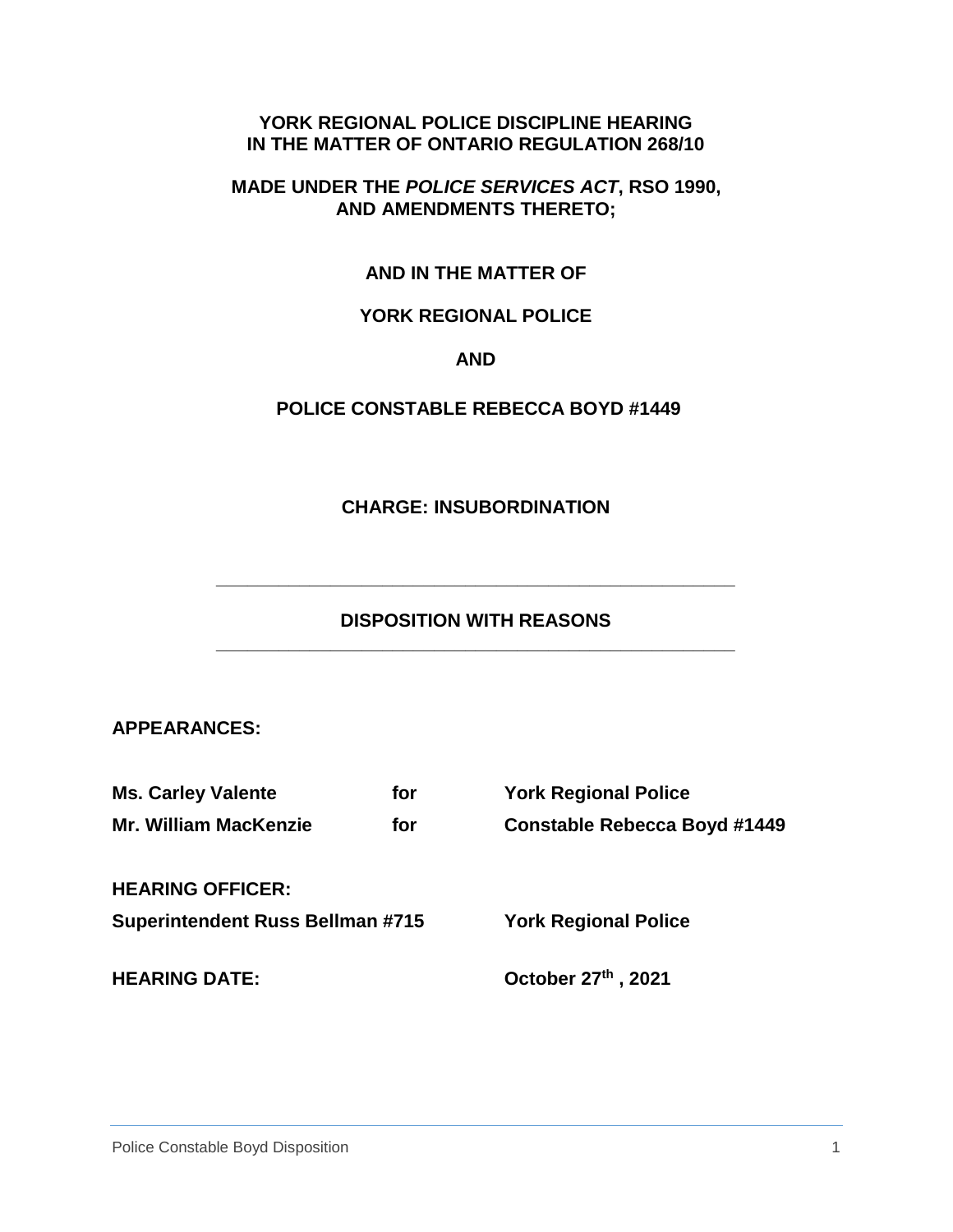*This decision is broken down into the following parts:* 

| PART I:   | OVERVIEW;                                         |
|-----------|---------------------------------------------------|
| PART II:  | ABSENCE OF THE PUBLIC COMPLAINANT AT THE HEARING; |
| PART III: | THE HEARING:                                      |
| PART IV:  | SUBMISSIONS, ANALYSIS AND FINDINGS and,           |
| PART V:   | DISPOSITION.                                      |

#### **PART I: OVERVIEW**

#### **Background**

Police Constable Rebecca Boyd (Constable Boyd) has been a member of York Regional Police since April 2004. She currently holds the rank of First Class Constable.

Constable Boyd is currently assigned to the Call Diversion Unit, where she has worked since September 2020. At all material times, Constable Boyd was assigned to the Quality Assurance and Risk Management Unit.

#### **Allegations of Misconduct**

Constable Boyd stands charged with five counts of Insubordination by not adhering to York Regional Police Procedure AI-007 – CPIC and Management of Police Records, contrary to the Police Services Act, Ontario Regulation 268/10, Schedule, Code of Conduct Section 2(b)(ii).

The summary of the allegations are as follows:

- 1. In September 2018, Constable Boyd commenced a romantic relationship with F.C. which ended in 2019. At the time, F.C. was also in a relationship with Ms. Alice Juskovic (also known as Allison Juskovic, Alice Rochon and Allison Fairchild). Constable Boyd contacted Ms. Juskovic on Facebook on March 22<sup>nd</sup>, 2019, and again on February 11<sup>th</sup>, 2020, to discuss their respective relationships with F.C. The Facebook account identified Constable Boyd as being employed with York Regional Police.
- 2. On April 1<sup>st</sup>, 2020, Ms. Juskovic submitted a complaint with the Office of the Independent Police Review Director ("OIPRD") regarding the conduct of Constable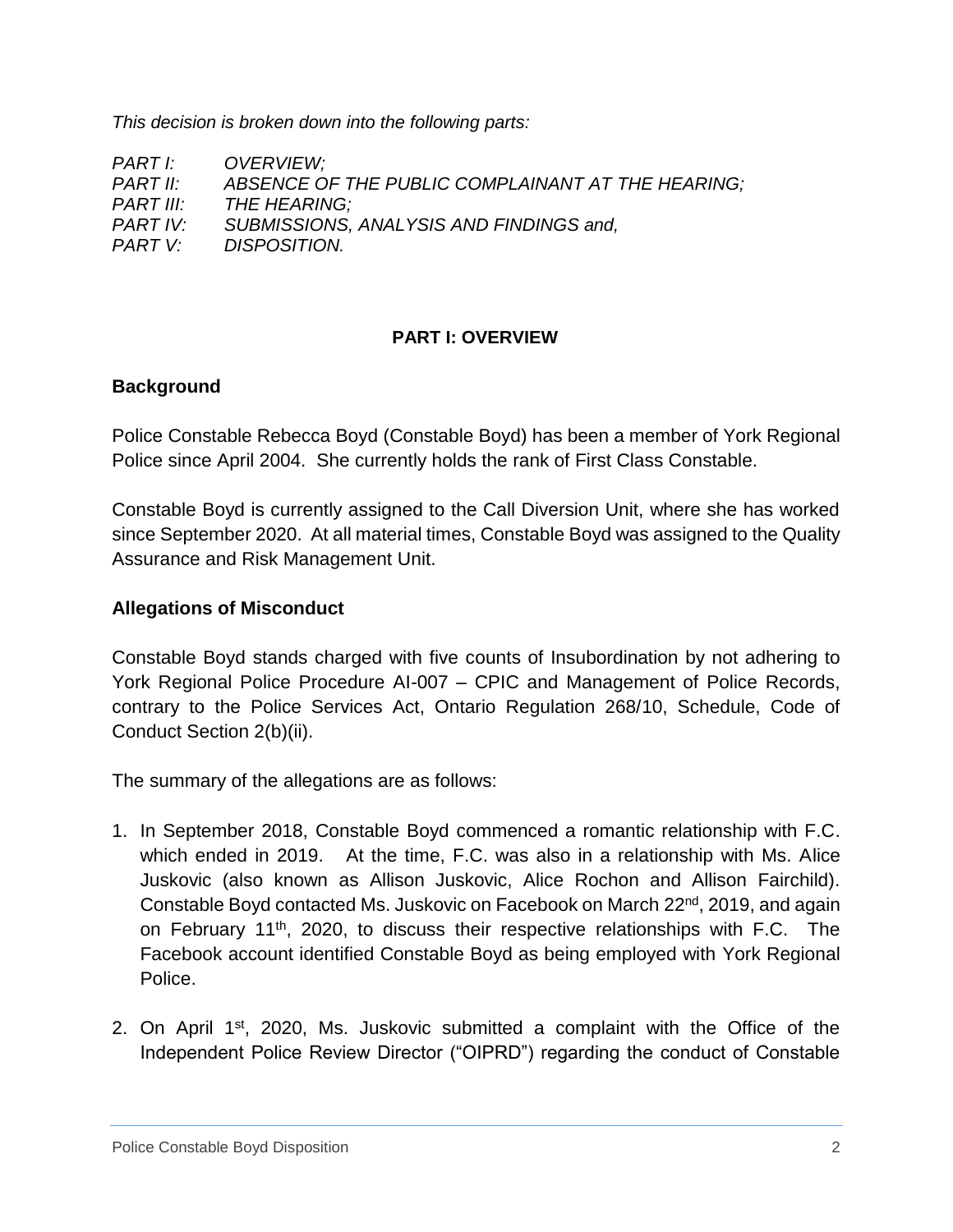Boyd. The OIPRD forwarded the complaint to York Regional Police on July  $7<sup>th</sup>$ , 2020, for investigation.

- 3. A subsequent investigation by the Professional Standards Bureau revealed that in 2018, Constable Boyd conducted five unauthorized queries on CPIC in relation to Ms. Juskovic and F.C.:
	- On September  $25<sup>th</sup>$ , 2018 and November 14<sup>th</sup>, 2018, Constable Boyd queried F.C.'s name.
	- On December 17<sup>th</sup>, 2018, Constable Boyd queried F.C. and his licence plate, BXWT 792.
	- On October  $3^{rd}$ , 2018 and November 19<sup>th</sup>, 2018, Constable Boyd queried the names Alice Rochon and Allison Fairchild, respectively.
- 4. Constable Boyd conducted these queries while on duty in the Quality Assurance and Risk Management Unit for personal use. There is no evidence to suggest that Constable Boyd saved, recorded or disclosed the CPIC results.
- 5. Constable Boyd failed to comply with General Procedure AI 007, Canadian Police Information Centre and Management of Police Records, having regard to the following provisions:
	- D. SECURITY OF INFORMATION
	- 1. It is the responsibility of every member to ensure that confidential information is safeguarded against unauthorized access, removal or misuse.
	- 2. Members must not use or access CPIC or any York Regional Police information for any purpose other than official business related to the duties of their position.
- 6. During her compelled statement with the Professional Standards Bureau, Constable Boyd acknowledged and accepted responsibility for her misuse of CPIC, apologizing for her conduct.
- 7. Constable Boyd has no prior discipline on file.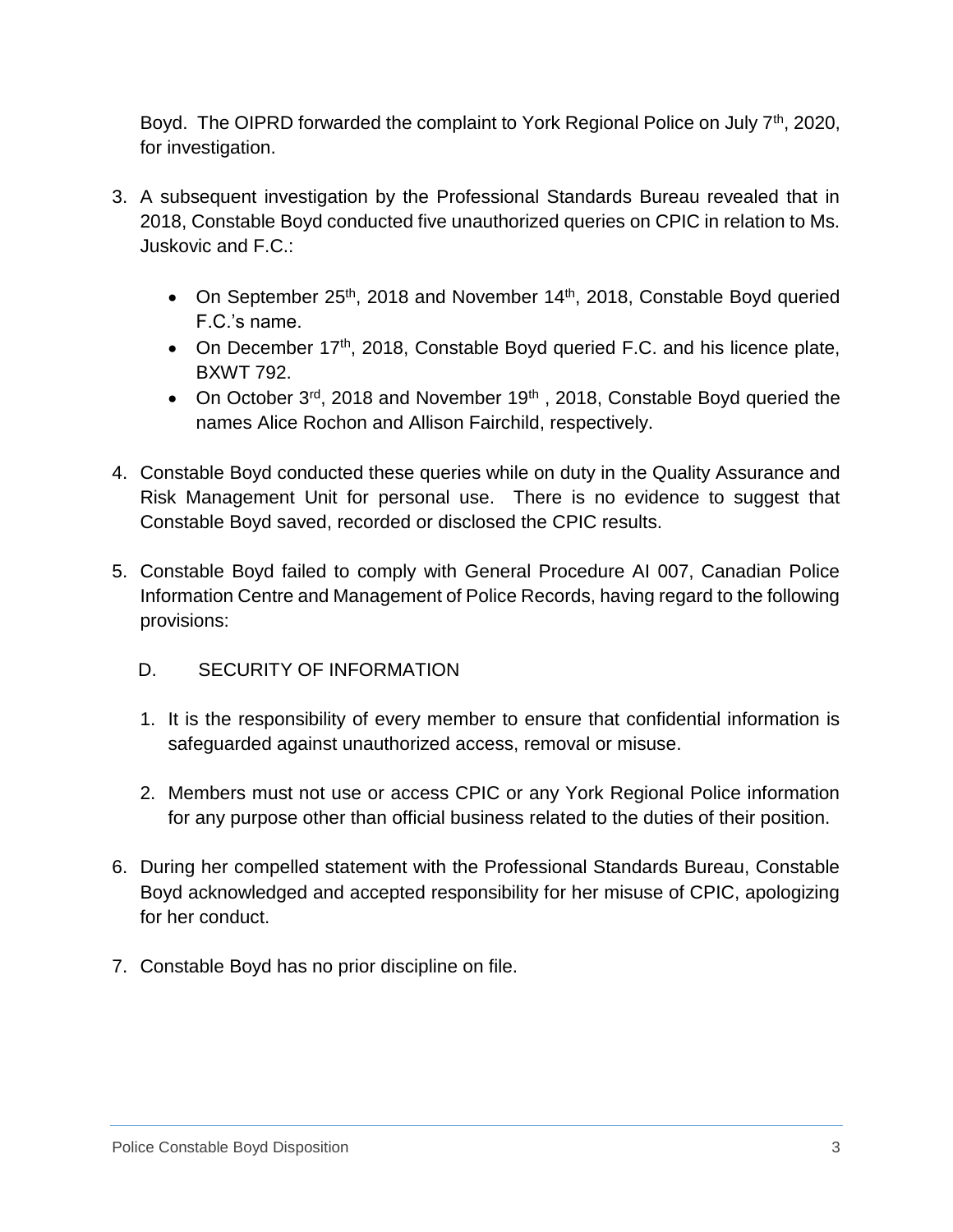## **Absence of Public Complainant**

This hearing was directed by the Office of the Independent Police Review Director (OIPRD), as a result of a public complaint. As such, Ms. Alice Juskovic, who is the Public Complainant (hereafter referred to as the "Complainant") is entitled to have standing at the hearing. On the date of the hearing (October 27<sup>th</sup>, 2021), the Complainant informed the Prosecution that she was unable to attend, as she was delayed on a flight from Europe. The Complainant had previously sent an email to the Prosecution on October 19<sup>th</sup>, 2021, requesting a change in the date of hearing. The Prosecution advised the Complainant that a motion for adjournment would be required and that if she was not represented by counsel, that the Prosecution could provide further procedural assistance. While there was subsequent correspondence between the Prosecution and the Complainant, there was no submissions or motions brought forward by the Complainant (or received by the Prosecution) to further support the Complainant's wish for an adjournment.

The Prosecution requested that I make a ruling on whether the hearing should proceed in the absence of the Complainant. I asked both the Prosecution and the Defence to make submissions in that regard, in order to make a ruling on this request.

As part of the Prosecution's submission, a series of email and letter correspondence between the Prosecution and the Complainant were submitted as exhibits and are categorized in Appendix "A".

Based on the submissions put forward by the Prosecution as well as the Defence and upon careful review and consideration of the correspondence from the Complainant, I have directed that the hearing proceed as previously scheduled and agreed to by all parties.

## **Plea**

A *Notice of Hearing* was served on Constable Boyd on February 12th, 2021, for a first appearance before this tribunal on March  $10<sup>th</sup>$ , 2021. At the onset, it was clearly indicated by Defence that Constable Boyd wished to enter a guilty plea and accept full responsibility for her actions.

On October 27<sup>th</sup>, 2021, Constable Boyd plead quilty to five counts of Insubordination.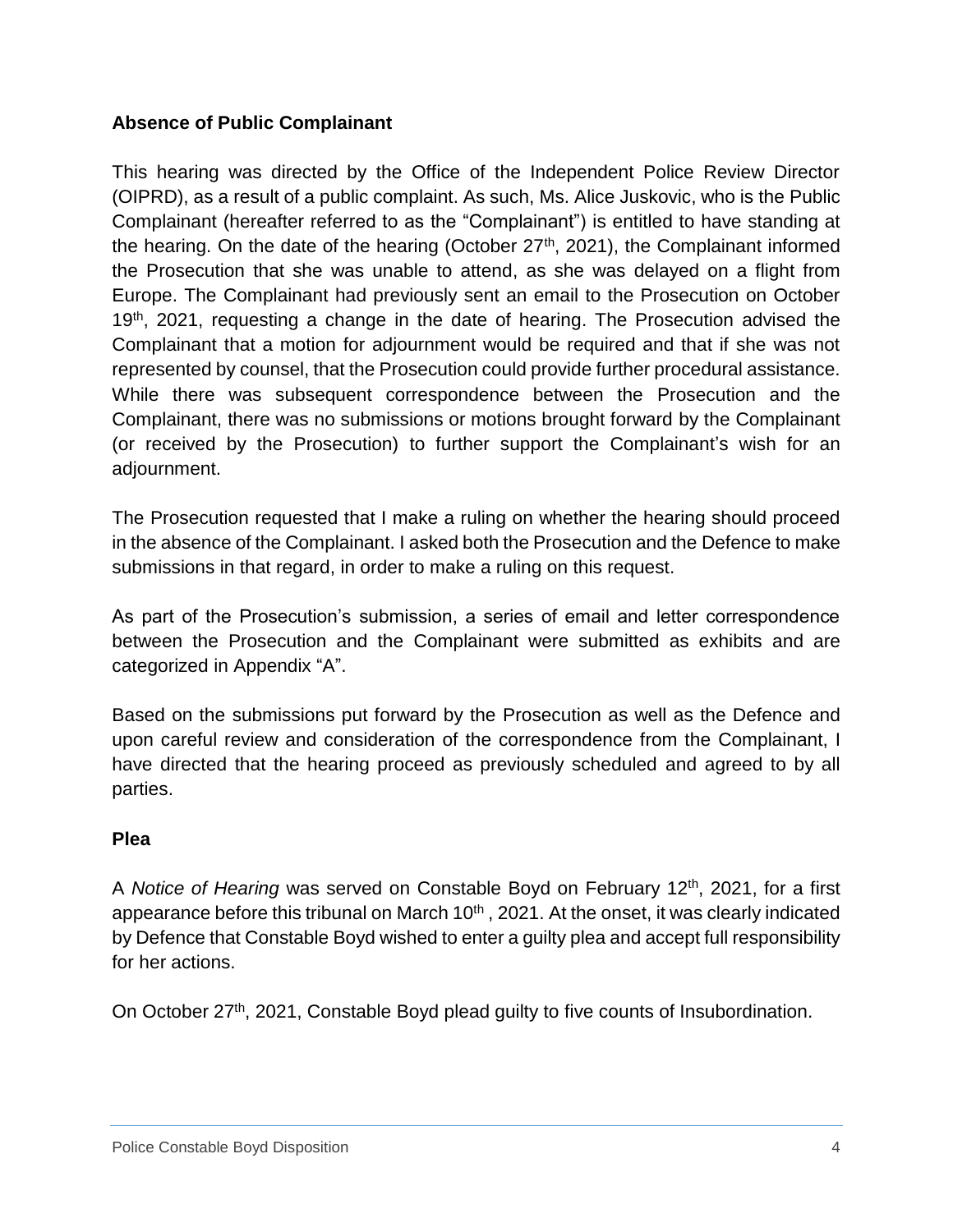## **Decision**

As a result of the submissions made by the Prosecution and the Defence, I have weighed the guilty plea and find there is clear and convincing evidence to support a finding of guilt against Constable Boyd, contrary to section 2(b)(ii) of the Code of Conduct contained in the Schedule to Ontario Regulation 268/10, as amended.

After a full analysis, I order Constable Boyd to forfeit 90 hours.

My reasons for the decision on permitting the hearing to proceed in the absence of the Complainant as well as my decision on penalty are as follows:

# **PART II: THE ABSENCE OF THE PUBLIC COMPLAINANT**

# **Background**

This hearing was directed by the OIPRD as a result of a public complaint. As such, the Complainant is entitled to have standing at the hearing. Due to the COVID-19 Pandemic, all pre-hearing appearances took place via teleconference and "Zoom" videoconference.

Following the first appearance date of March 10<sup>th</sup>, 2021, there were five subsequent prehearing appearances, followed by the hearing, which took place on October 27<sup>th</sup>, 2021.

In order to clearly identify the participation by the Complainant in this disciplinary process, the following time line of all appearances before this tribunal is detailed below:

March 10<sup>th</sup>, 2021 – (via Zoom) This was the first appearance following the service of the *Notice of Hearing* on Constable Boyd. The Prosecution and Counsel for Constable Boyd were present. The Complainant was not present. The Prosecution advised the tribunal that a copy of the *Notice of Hearing* and appearance date had been delivered to the Complainant. Production had been completed by the Prosecution and had been provided to both the Defence and the Complainant. The matter was adjourned to April 20<sup>th</sup>, 2021 and the Prosecution advised the tribunal that they will attempt to notify the Complainant of the adjourned date.

April 20<sup>th</sup>, 2021 - (via teleconference). The Prosecution, the Defence and the Complainant were all present. The tribunal reminded the Complainant that she is entitled to be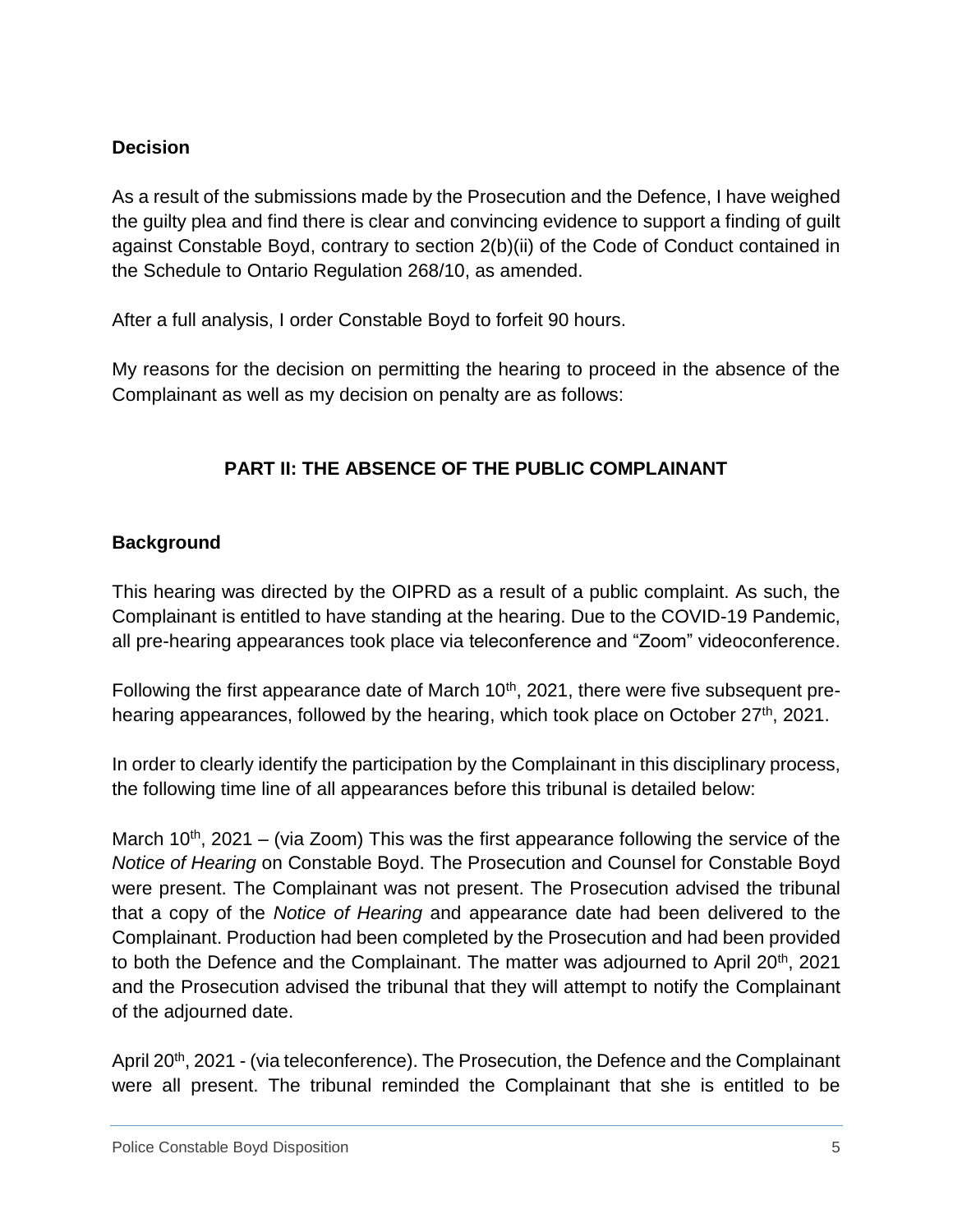represented by counsel. The Complainant responded that she had a lawyer and would be represented. The Prosecution directed that the matter adjourn to June 1<sup>st</sup>, for an anticipated guilty plea/resolution hearing and that submissions could be made by all three parties on that date. The tribunal asked the Complainant if she understood the process and she advised the tribunal that she understood. The Complainant stated that she did not have any further questions and was agreeable to returning on June 1<sup>st</sup>, 2021.

June 1<sup>st</sup>, 2021 (via teleconference). The Prosecution and the Defence were present. The Complainant was not present. The Prosecution stated that there had been no previous communication from the Complainant and that there was no information or explanation as to why the Complainant was not present for this plea/resolution hearing. At this appearance, the Prosecution advised the tribunal that a second public complaint against Constable Boyd had been received and accepted by the OIPRD and that it was related to the current complaint being dealt with by this tribunal. The Prosecution requested an adjournment to allow time for the second complaint to be investigated by the Professional Standards Bureau, in the event that the new allegations from the second complaint were sufficiently connected to this matter and that they could possibly be dealt with together. The Prosecution also advised this tribunal that they had not received a response from the Complainant as to whether she was being represented by counsel. The matter was adjourned to July  $7<sup>th</sup>$ , 2021 and the Prosecution advised the tribunal that they would notify the Complainant of the new date.

July 7<sup>th</sup>, 2021 (via teleconference). The Prosecution, the Defence and the Complainant were all present. The Prosecution advised the tribunal that the second complaint was still under investigation and requested a six week adjournment to await the outcome of the second investigation to determine next steps on proceeding with this matter. The Complainant was agreeable to this adjournment and advised the tribunal that she understood the reasons for the adjournment. Defence was agreeable to this as well and all parties agreed to the subsequent appearance date of August  $17<sup>th</sup>$ , 2021.

August 17<sup>th</sup>, 2021 (via teleconference). The Prosecution and The Defence were present. The Complainant was not present but the Prosecution advised the tribunal that they had been contacted by the Complainant stating that she was unable to attend but still wished to have standing and had asked for an adjournment. The Prosecution stated that the investigation into the second complaint was complete and that it will not be combined with this matter and will result in a separate *Notice of Hearing* being filed and an independent appearance before another tribunal in order to deal with that matter. This matter can now continue as originally planned and an adjournment date of September 22<sup>nd</sup>, 2021 was set to determine further steps.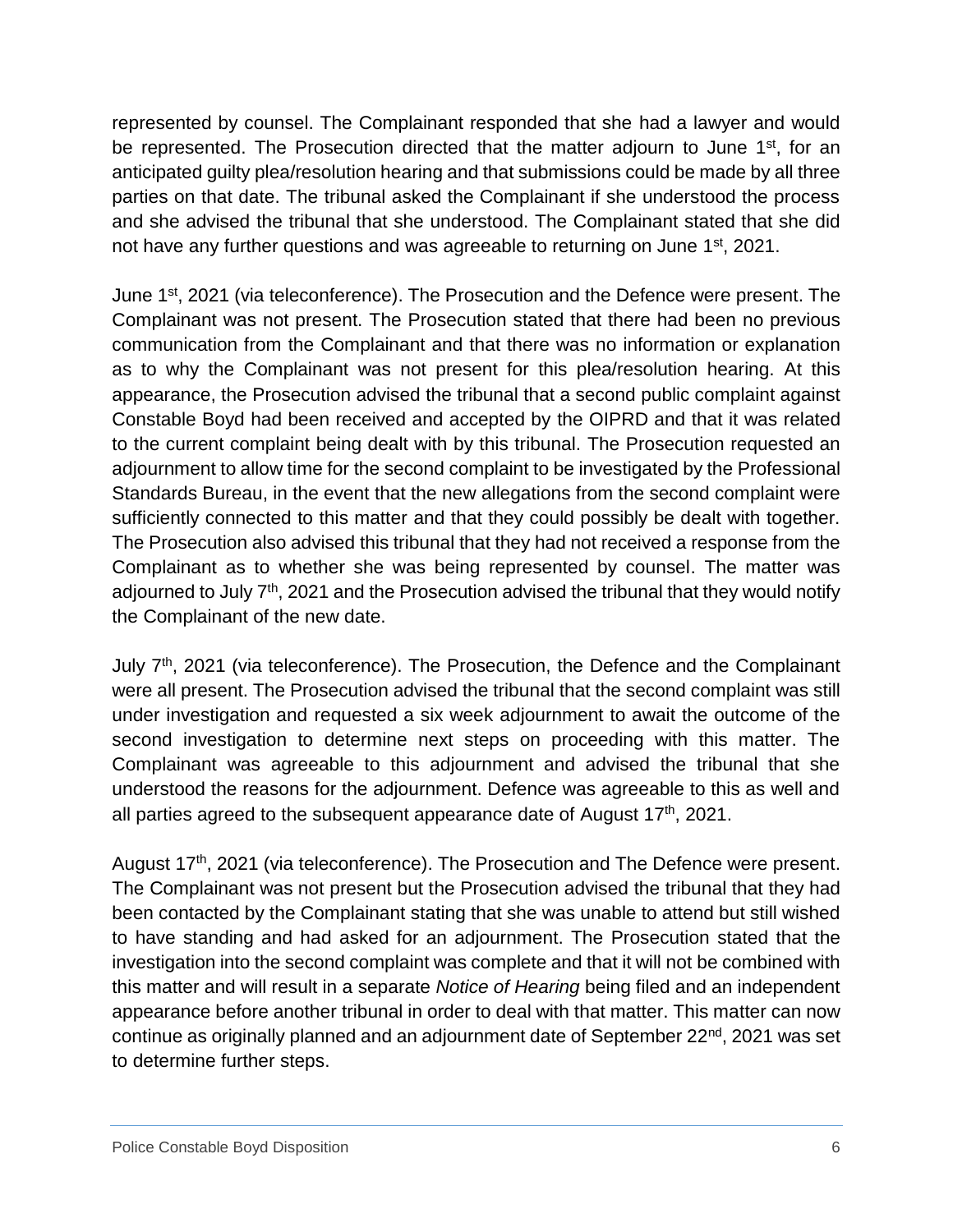September 22<sup>nd</sup>, 2021 (via teleconference). The Prosecution, The Defence and the Complainant were all present. The Prosecution requested a date for an in-person resolution hearing for an anticipated guilty plea. A date of October 27<sup>th</sup>, 2021 was set. The Defence and the Complainant both agreed and advised the tribunal that October  $27<sup>th</sup>$ , 2021, was suitable and would be appearing in person.

October  $27<sup>th</sup>$ , 2021 (in person). At the start of the hearing, the Prosecution advised the tribunal that they had just received an email earlier that morning from the Complainant, stating that she was unable to attend the hearing, as she was delayed on a flight from Europe.

The Prosecution asked the tribunal to rule on whether the hearing should proceed as previously ordered, or whether it should be further delayed. The tribunal requested submissions from the Prosecution and the Defence in order to make a ruling on this request.

## **Submissions by the Prosecution**

The Prosecution took no position on this request, but submitted a series of emails and correspondence between the Complainant and the Prosecution, which took place between October 8<sup>th</sup> and October 27<sup>th</sup>, 2021. These items were marked as exhibits and are categorized in Appendix "A".

In order to ensure clarity with the exchange of correspondence between the Prosecution and the Complainant, a chronological summary of the correspondence is outlined below:

On October 8<sup>th</sup>, 2021, the Prosecution sent a letter to the Complainant which outlined several items including:

- A reminder that Constable Boyd's resolution hearing is set for October  $27<sup>th</sup>$ , 2021 at 10:00am;
- Notification that Constable Boyd intends to plead guilty to five counts of Insubordination as outlined in the *Notice of Hearing*, a copy of which was provided to the Complainant on March 1st, 2021;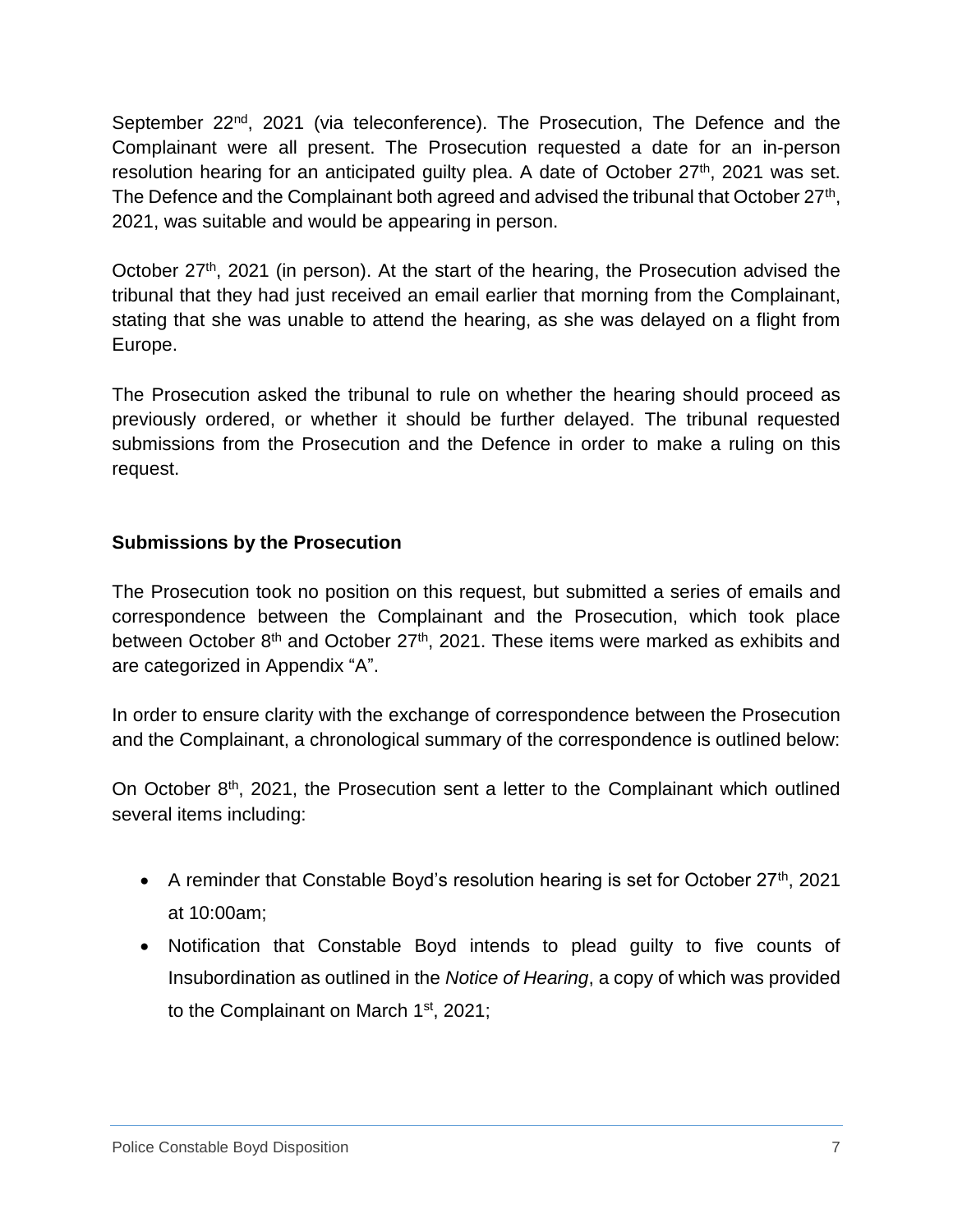- Notifying the Complainant that the Prosecution has prepared and included in this letter an "Agreed Statement of Facts" which sets out the essential facts and evidence which are required to substantiate each count of misconduct;
- A request of the Complainant to respond no later than October  $20<sup>th</sup>$ , 2021, as to her position on the Agreed Statement of Facts;
- A summary of the procedural aspects of the resolution hearing specifically, that the Complainant is a party to the proceedings and that she would be able to:
	- Call evidence
	- **Testify**
	- Call other witnesses to testify
	- **Provide documentary evidence;**
	- and be cross-examined on any of the above
- It was explained in the letter that if the Complainant wished to submit documentary evidence, that copies are to be provided in advance, and that if witnesses were intended to be called, that a witness list and anticipated evidence summary also be provided in advance of the hearing date.
- An attachment of the *York Regional Police Rules for Disciplinary Hearings* under Part V of the *Police Services Act* was also provided.
- That the Complainant may make submissions to the tribunal on an appropriate penalty for Constable Boyd and that if demotion or dismissal was being sought, that Constable Boyd be served notice in accordance with the attached rules.
- That the Prosecution and the Defence are both seeking a penalty of a forfeiture of 90 hours pursuant to Section 85(1) of the Police Services Act.
- That the Prosecution will be relying on five cases to support the joint position on penalty at the resolution hearing and provided the list.
- Finally, the Prosecution indicated that they believed that the Complainant was selfrepresented and provided a link to the Canadian Legal Information Institute (CanLII) website should the Complainant wish to conduct their own research.
- The Prosecution closed the letter by offering assistance to the Complainant regarding the rules and procedures surrounding the police disciplinary process.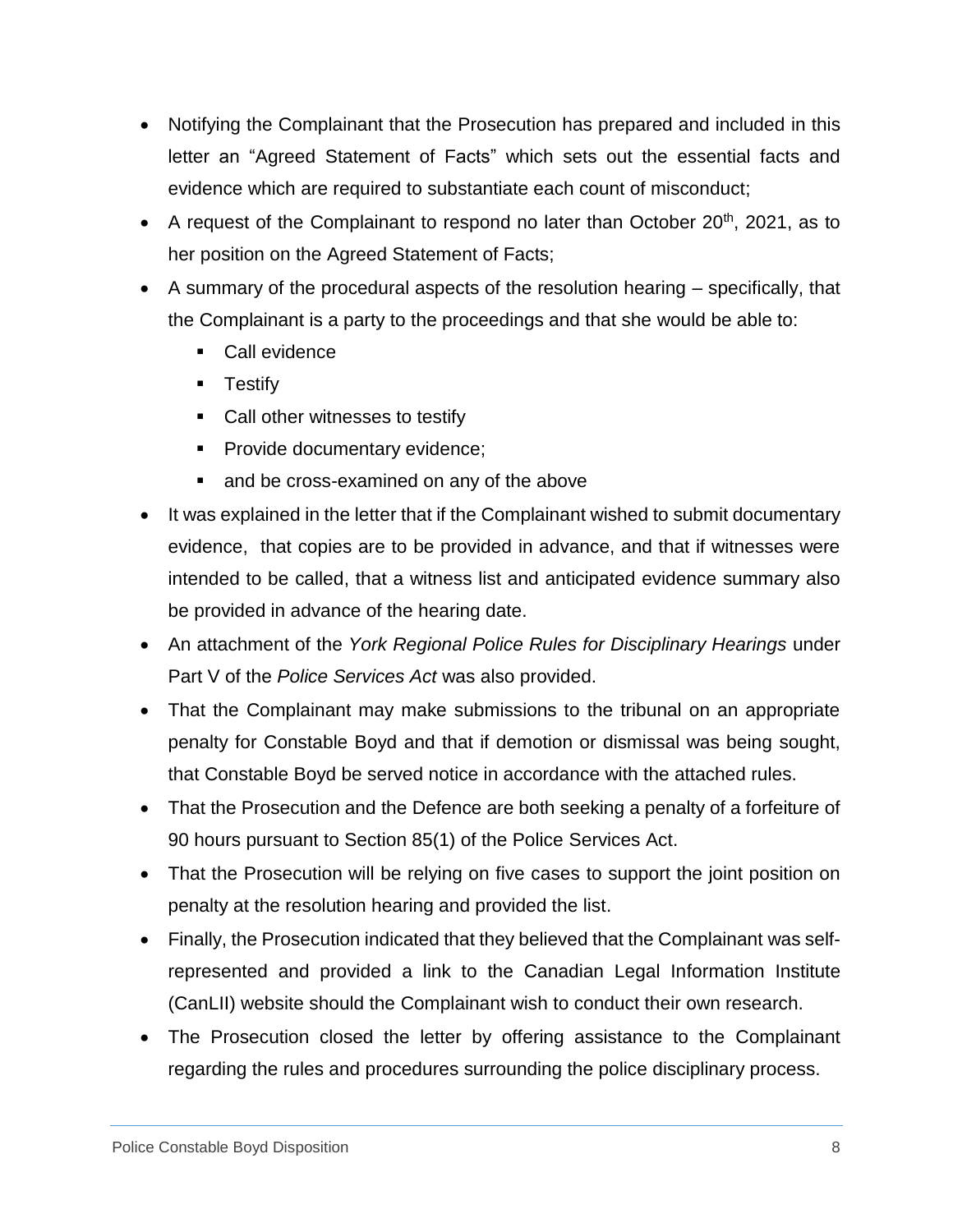On October 10<sup>th</sup>, 2021, the Complainant replied to the Prosecution's letter. Her reply stated that she was in disagreement with the number of counts of misconduct and believed that it should be higher. The Complainant made several statements to express her dissatisfaction with the initial investigation and the corollary effect that it has had on her personal life, Family Court proceedings and the disclosure of the complaint to others. She closed by stating that she would be calling the Chief of Police and F.C. as witnesses and stated that *"I am not agreeing to this",* and is requesting a *"stronger sentence"* as a result of Constable Boyd's *"continuing lies and misuse of police services".* 

On October 18<sup>th</sup>, 2021, the Complainant sent an email to the Prosecution stating that she does not agree with the *Agreed Statement of Facts* and provided a detailed discussion on various concerns relating to the investigation and made further complaints regarding Constable Boyd. She closed by stating that she will provide an affidavit from F.C.

On October 19<sup>th</sup>, 2021, the Complainant sent an email to the Prosecutor requesting the hearing date be changed to Friday October 29<sup>th</sup>, 2021, or later.

On October 19<sup>th</sup>, 2021, the Prosecution responded to these emails via a letter which contained an amended *Agreed Statement of Facts* and requested a response by October 20<sup>th</sup>, 2021. The letter further reminded the Complainant that she may call further evidence at the hearing and if she wished to adjourn the upcoming resolution hearing date as per her request, that she would be required to bring a motion for adjournment and follow the rules as previously provided.

On October 19<sup>th</sup>, 2021, the Complainant sent an email to the Prosecution, stating that "*Constable Boyd and her team have had several delays and adjournments*" for which she had not been served notice and suggested that favoritism existed toward Constable Boyd.

On the evening of October 26<sup>th</sup>, 2021, the Prosecution advised the complainant that Constable Boyd would be appearing by Zoom rather than in person on October 27<sup>th</sup> due to her having COVID-like symptoms and that a Zoom link would also be be provided to the Complainant.

The Complainant responded that she had previously asked for the hearing to be rescheduled and asked again that it be rescheduled because she was travelling back from Switzerland and that her witness will be unavailable on October  $27<sup>th</sup>$ , 2021.

On October 27th, 2021, the Complainant was offered a Zoom link and she replied that she was unable to access Zoom as she was on a delayed flight from Switzerland.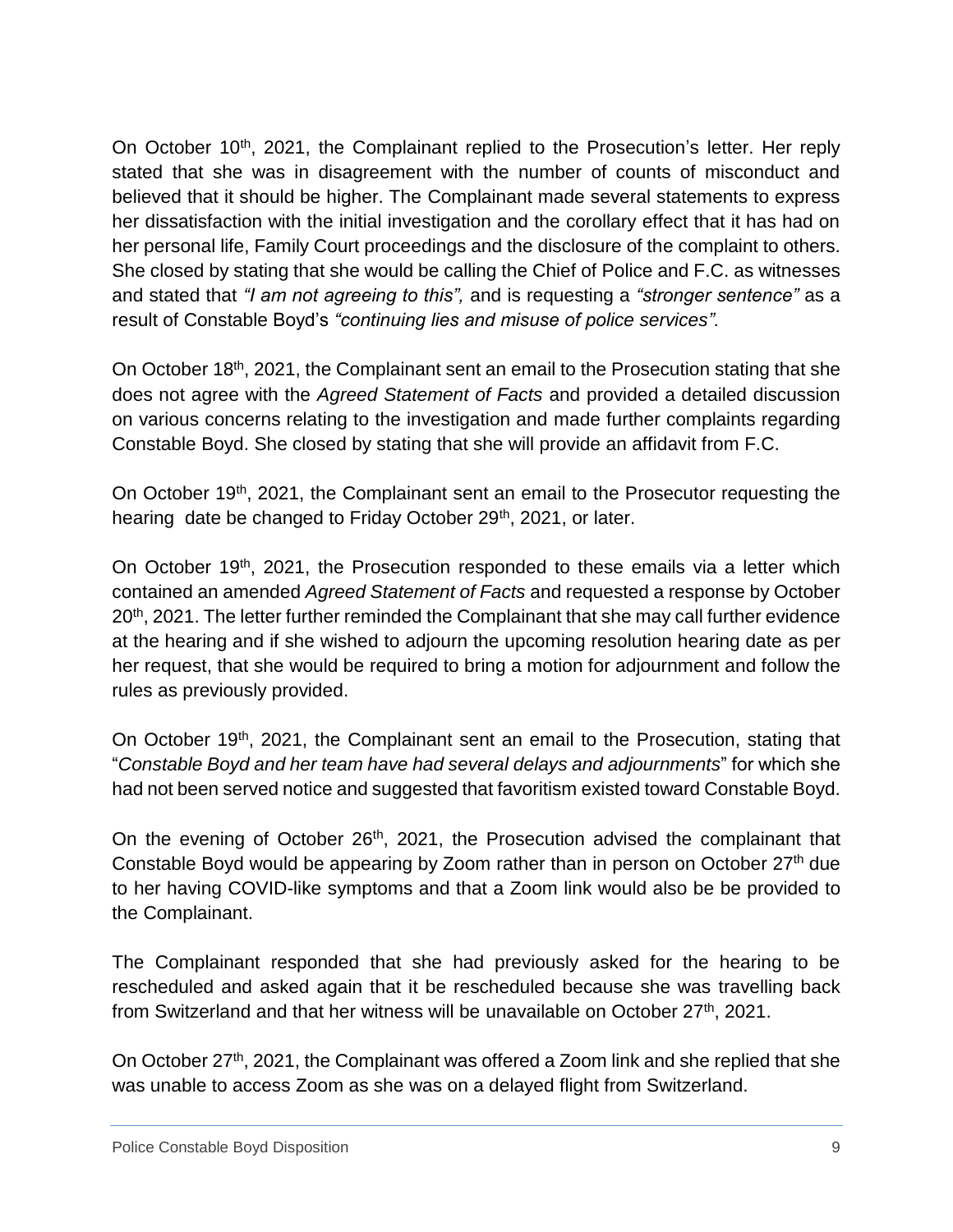The Prosecution also referenced the Statutory Powers and Procedures Act (SPPA), Section 7(1) which states:

*7 (1) Where notice of an oral hearing has been given to a party to a proceeding in accordance with this Act and the party does not attend at the hearing, the tribunal may proceed in the absence of the party and the party is not entitled to any further notice in the proceeding. R.S.O. 1990, c. S.22, s. 7; 1994, c. 27, s. 56 (14).*

The Prosecution made reference to the case of Brudlo v. TPS in which an appeal decision by the Ontario Civilian Commission on Police Services (OCCPS) stated in part by the tribunal:

*"There is no right to an adjournment. The onus is on a party requesting an adjournment to show that it is required. The tribunal is obliged to assess any such request in light of a number of considerations. This would obviously include the history of the particular proceeding in question. Broader concerns can entail the importance of expeditious resolution of disciplinary proceedings involving public officials exercising significant powers". Brudlo v. Toronto Police Service, 2005 ONCPC 8 (CanLII), <https://canlii.ca/t/hphj3>, retrieved on 2022-02-20*

The Prosecution submitted a reference to "*Administrative Law in Canada*", by Sara Blake, referencing pages 86 through 88 which highlight various cases surrounding the granting or denial of adjournments. The Prosecution submitted that it is clear that the Complainant has an interest in these proceedings. However, the onus is on the party requesting an adjournment to show that it is required. There has been no supporting materials provided which support that request.

The Prosecution submitted that this matter had been set for a resolution as early as the second appearance date and that Constable Boyd's position was to resolve this matter expeditiously and has been unable to do so.

## **Submissions by Defence**

The Defence submitted that Constable Boyd had been served the *Notice of Hearing* on February  $12<sup>th</sup>$ , 2021, eight months prior to the hearing date. Her first appearance was over seven months prior to the hearing date.

Defence submitted that it has been Constable Boyd's desire from the start to plead guilty and move past this incident.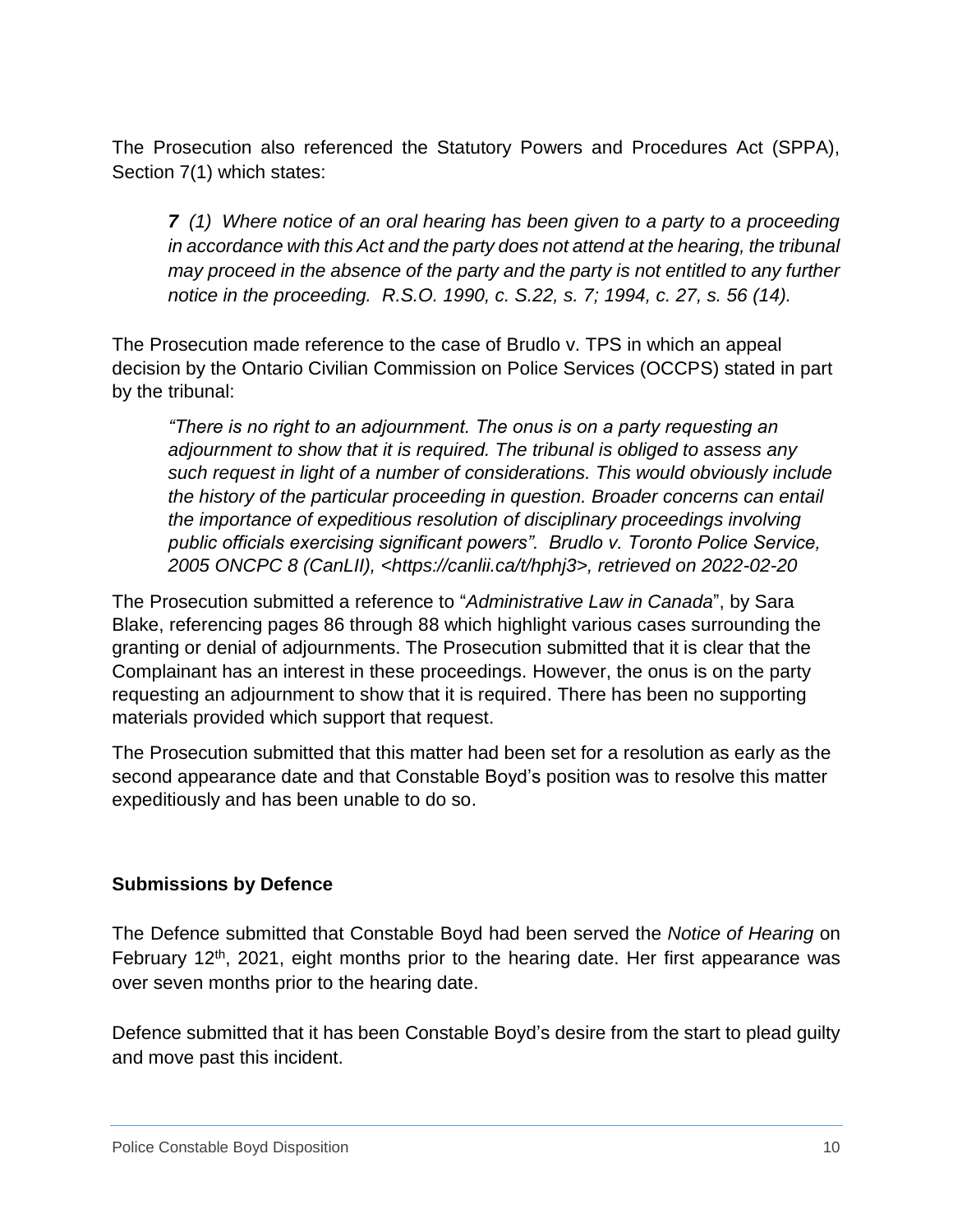On September 22nd, 2021, The Complainant was a party to the proceedings and was agreeable to the October 27<sup>th</sup>, 2021 date.

The Defence submitted that on October 19<sup>th</sup>, 2021, the Prosecution essentially received, a one-line message stating that the Complainant is requesting a later hearing date. There was no insight or reasons given for the request. The Defence suggested that, given the date, that the Complainant's decision to travel did not appear to be an emergent one – or at the very least, had not alerted anyone to that fact. If this was something that was not foreseeable, or of an urgent nature, then the Defence and the Prosecution would certainly have considered that. Defence submitted that if this travel was not emergent (and there is no indication that it was), then when the hearing date of October  $27<sup>th</sup>$ , 2021 was agreed to by all parties on the 22<sup>nd</sup> of September 2021, there was a period of five weeks that the Complainant could have addressed it and chose not to.

The Defence further submitted that in reference to the Prosecution's letter to the Complainant on October 19<sup>th</sup>, 2021, that both the Prosecution and the Defence's email addresses were contained within the letter – the Defence submitted that they wouldn't expect the Complainant (who is believed to be unrepresented by counsel), to submit a proper motion in the approved format, but – at the very least, "*could have drafted an email to both of us and set out some information on her wish to adjourn the matter and relay the reasons why".* 

The Defence submitted that the Complainant goes quiet on this issue until the morning of the hearing – which is when the tribunal first learns that she is in another country on the day of the hearing and wants a delay.

The Defence submitted that this is a labour relations tribunal – The Complainant was aware that Constable Boyd was going to plead guilty – and in the correspondence on October 26<sup>th</sup>, 2021, (the day before the hearing), the Complainant makes a veiled indication that she has a witness - not something the Defence had been previously made aware of. It had been previously explained to the Complainant in writing that she has an obligation to disclose this information ahead of time. The Defence submitted that this gives the appearance of attempting to delay proceedings on the day of the hearing by trying to put a witness forward that may not have been available on the hearing date.

The Defence submitted that, while he appreciates that the Complainant is a party to the proceedings:

 She could have retained counsel to ensure proper representation – and chose not to.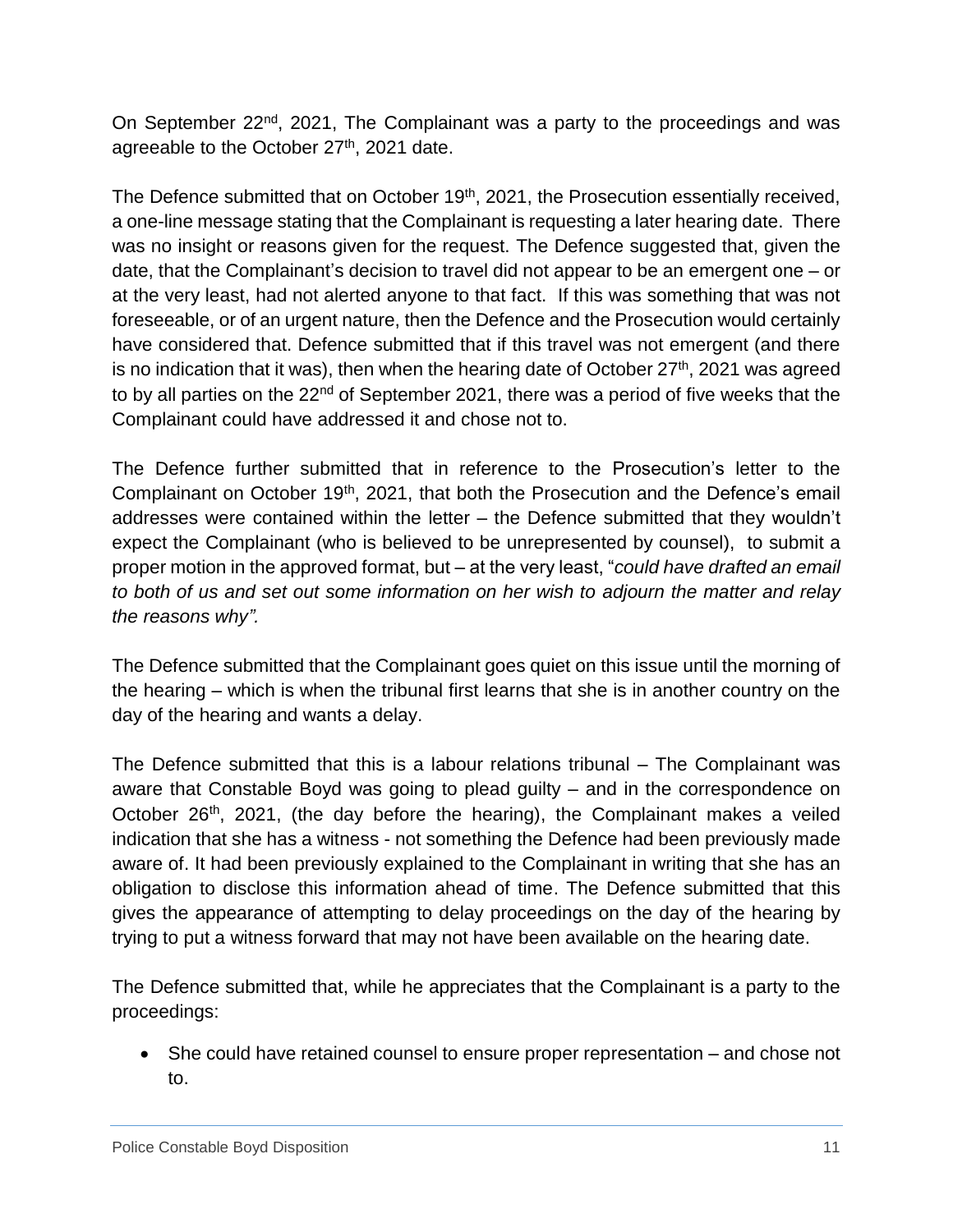- That she does not have the absolute right to an adjournment,
- That she could have provided some insight as to why she required an adjournment – and has not done that
- That she could have been receptive to some procedural assistance offered by the Prosecution - and was not.

The Defence submitted that the hearing should continue, as previous delays had occurred as a result of another public complaint being submitted to the OIPRD subsequent to the public complaint which precipitated this hearing. It was submitted that the other complaint may be related to this matter and that the possibility existed of combining the new complaint with the current complaint to address both matters at once.

The Defence submitted that the Complainant has not been diligent – Constable Boyd is entitled to potential witness information in advance and any subsequent information that the Complainant intended to provide, nor has she been courteous with providing any insight into why she wished the delay.

Defence submitted that this matter should proceed in her absence, on this date.

# **Analysis and findings**

Based on the submissions made by the Prosecution and the Defence, it is clear to me that the Complainant was afforded every opportunity to submit a motion for adjournment and did not.

This tribunal recognizes that the Complainant appears to be unrepresented by counsel. On April 20th, 2021, the Complainant advised this tribunal that she would be retaining counsel for future dates, but has not provided any future reference to that status. As a result, it is important that this tribunal consider her to be self-represented and afford additional procedural latitude and to ensure that added clarity exists in order that the Complainant is fully aware of the rules and procedures and that her equal standing at the hearing is maintained.

I am satisfied that this additional latitude and clarity was provided.

I have weighed the submissions by the Prosecution and the Defence as well as the series of email correspondence between the Prosecution and the Complainant. I have also weighed my direct contact with the Complainant at previous appearance dates. I also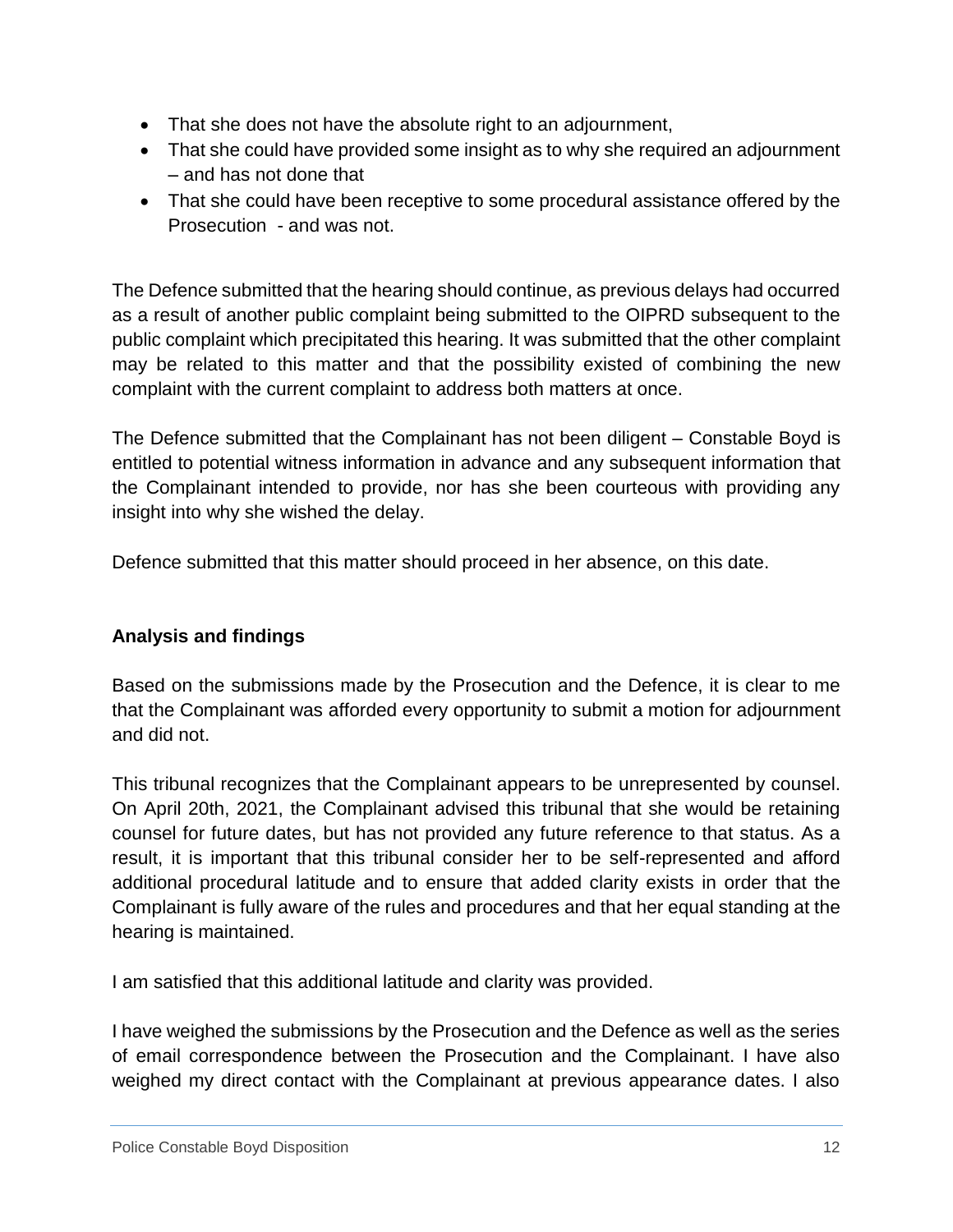considered the interests of procedural fairness, the fairness to the officer, the necessity to adhere to the rules and procedures and the necessity to resolve these matters in a timely manner.

The Prosecution has, at various times, provided the following to the Complainant:

- A copy of the rules of procedure for police disciplinary hearings;
- An offer of assistance on procedural aspects of this hearing;
- Specific notification on the process of requesting an adjournment;
- Specific notification on the process to call witnesses and make submissions.

The Defence submitted that they provided their email address in correspondence and a willingness to also assist with procedural aspects of the hearing to ensure a fair and equitable participation from all parties.

In spite of these specifics, the Complainant has shown a lack of procedural cooperation and has disregarded the process or chosen not to adhere to the rules of procedure.

I have ruled that this resolution hearing will proceed as originally scheduled.

# **PART III: THE HEARING**

## **Exhibits**

The exhibits for this matter are listed in Appendix "B".

## **Agreed Statement of Facts**

The facts of this matter are agreed upon between Constable Boyd and the Prosecution. The Complainant in this matter was provided a copy of the proposed *Agreed Statement of Facts*. In email correspondence between the Prosecutor and the Complainant, the Complainant stated that she disagreed. However, her disagreement focused on extraneous issues that she believed were not addressed in the initial investigation and are not contained within the "four corners" of the *Notice of Hearing*. There has been no submission or correspondence by the Complainant to suggest that the elements contained in the *Agreed Statement of Facts* were inaccurate.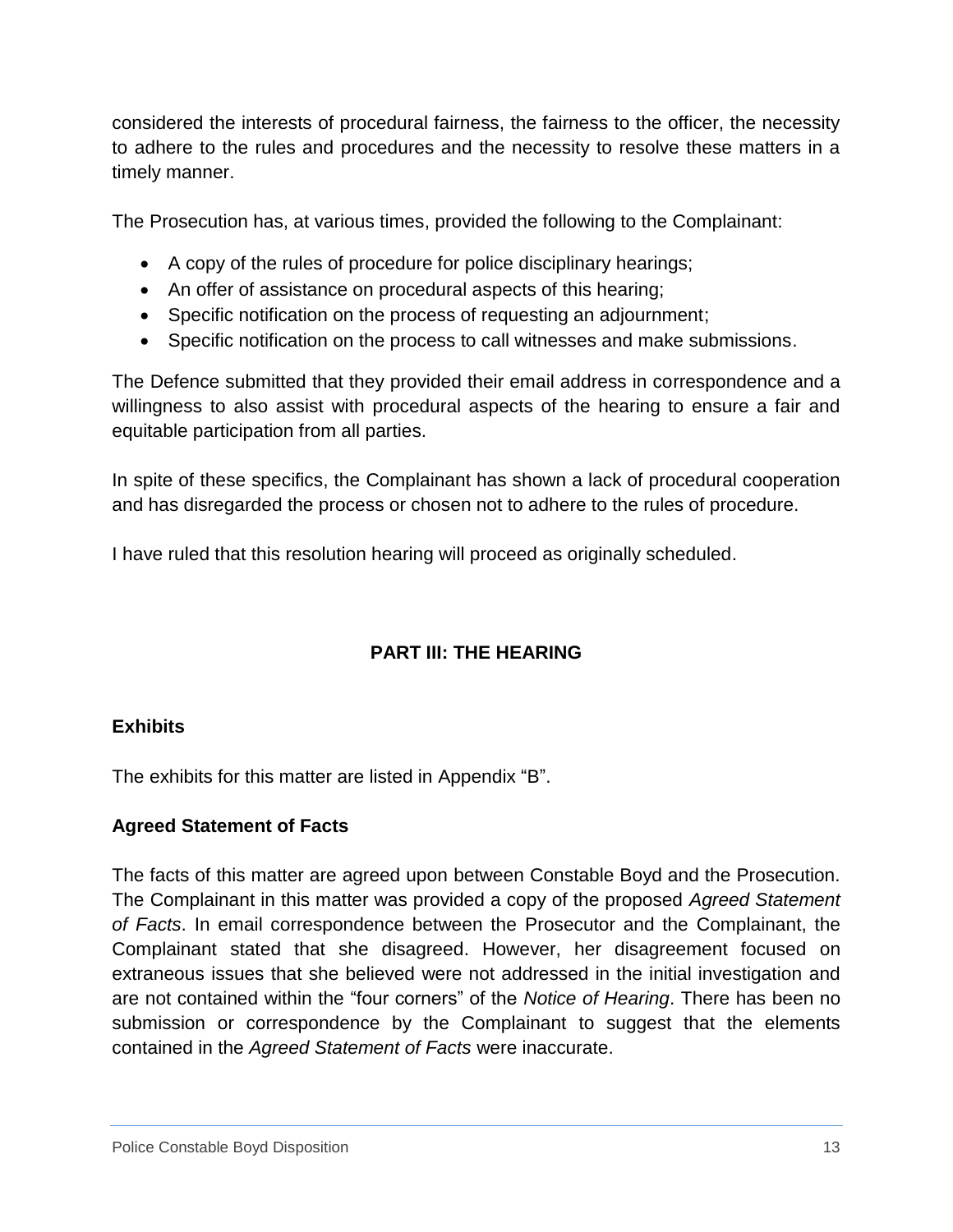Therefore, I accept the *Agreed Statement of Facts* filed by the Prosecution and Defence.

The submitted *Agreed Statement of Facts* prove the essential elements of misconduct as outlined in the *Notice of Hearing.* While I am aware of the Complainant's comments to the Prosecutor, it does not change the essential elements of the misconduct identified specifically within the *Notice of Hearing*.

At the hearing, the Prosecution and the Defence submitted the *Agreed Statement of Facts* reproduced verbatim as it appears in the exhibit, it reads as follows:

- 1. Police Constable Rebecca Boyd has been a member of York Regional Police ("York Regional Police") since April 2004. She currently holds the rank of First Class Constable.
- 2. Constable Boyd is currently assigned to the Call Diversion Unit, where she has worked since September 2020. At all material times, Constable Boyd was assigned to Quality Assurance and Risk Management.
- 3. In September 2018, Constable Boyd commenced a romantic relationship with F.C, which ended in 2019. At the time, F.C. was also in a relationship with Ms. Alice Juskovic (also known as Allison Juskovic, Alice Rochon and Allison Fairchild). Constable Boyd contacted Ms. Juskovic on Facebook on March 22, 2019, and again on February 11, 2020, to discuss their respective relationships with F.C. The Facebook account identified Constable Boyd as being employed with York Regional Police.
- 4. On April 1, 2020, Ms. Juskovic submitted a complaint with the Office of the Independent Police Review Director ("OIPRD") regarding the conduct of Constable Boyd. The OIPRD forwarded the complaint to York Regional Police on July 7, 2020, for investigation.
- 5. A subsequent investigation by the Professional Standards Bureau revealed that in 2018, Constable Boyd conducted five unauthorized queries on CPIC in relation to Ms. Juskovic and F.C.:
	- a. On September 25, 2018 and November 14, 2018, Constable Boyd queried F.C.'s name.
	- b. On December 17, 2018, Constable Boyd queried F.C. and his licence plate, BXWT 792.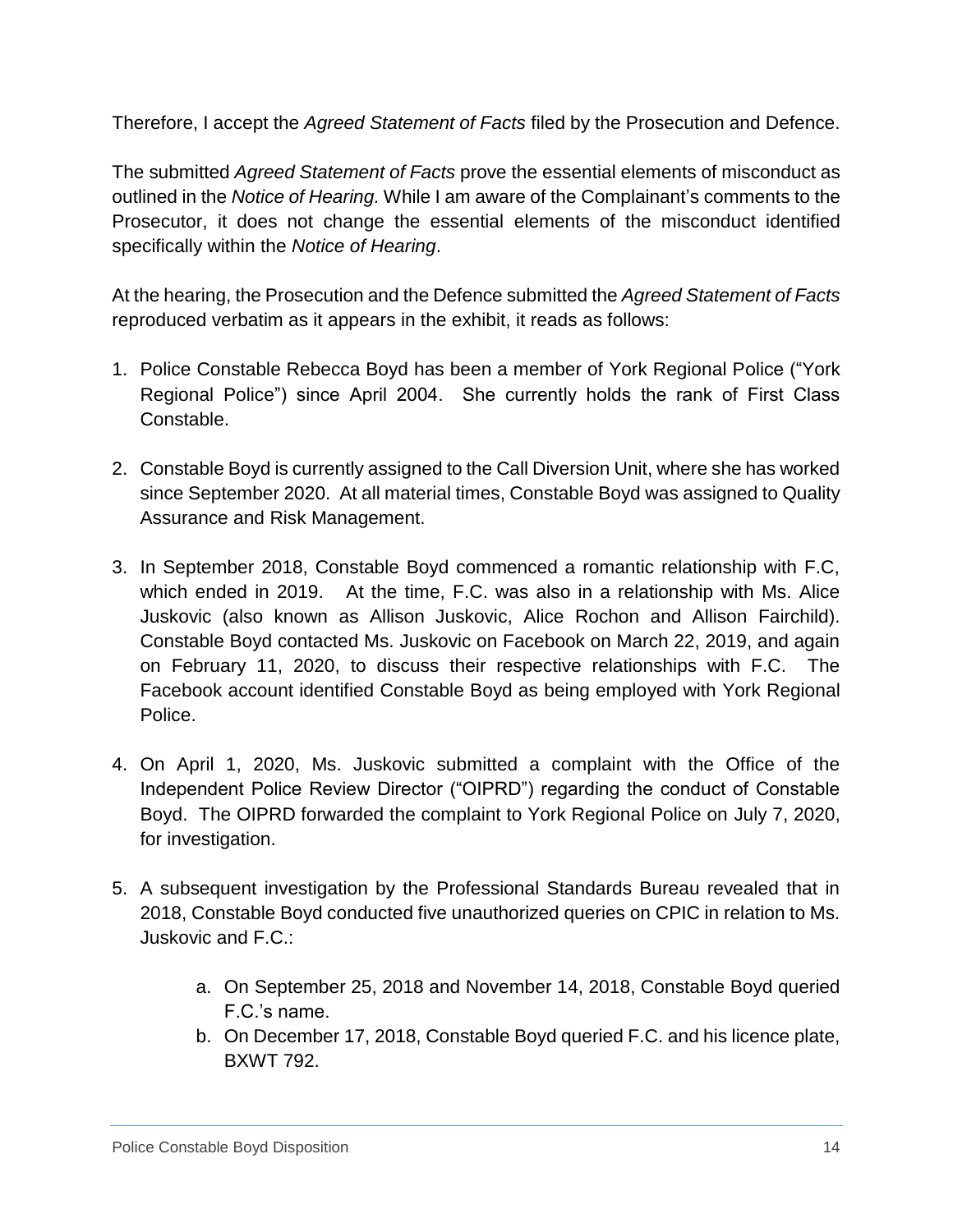- c. On October 3, 2018 and November 19, 2018, Constable Boyd queried the names Alice Rochon and Allison Fairchild, respectively.
- 6. On January 31, 2019, Constable Boyd also queried Ms. Juskovic and Ms. Juskovic's ex-husband on York Regional Police's Records Management Systems.
- 7. Constable Boyd conducted these queries while on duty in Quality Assurance and Risk Management for personal use. There is no evidence to suggest that Constable Boyd saved, recorded or disclosed the CPIC results.
- 8. Constable Boyd failed to comply with General Procedure AI 007, Canadian Police Information Centre and Management of Police Records, having regard to the following provisions:
- 9. D. SECURITY OF INFORMATION
- 10.It is the responsibility of every member to ensure that confidential information is safeguarded against unauthorized access, removal or misuse.
- 11.Members must not use or access CPIC or any York Regional Police information for any purpose other than official business related to the duties of their position.
- 12.Any use of CPIC for anything other than official police business will not be tolerated. Members can expect appropriate disciplinary action in response to any breach of confidentiality or unauthorized dissemination. Appendix A of this procedure provides guidance on the dissemination or release of CPIC information.

# 13.E. RELEASING CPIC INFORMATION - GENERAL

- 14.It is an offence to access CPIC information for purposes other than those related to the authorized activities of York Regional Police. Similarly, it is an offence to share information in contravention of any applicable statutory provisions and the policies stated in this procedure. Breaches of this procedure may be subject to disciplinary action and/or prosecution.
- 15.During her compelled statement with the Professional Standards Bureau, Constable Boyd acknowledged and accepted responsibility for her misuse of CPIC, apologizing for her conduct.
- 16.Constable Boyd has no prior discipline on file.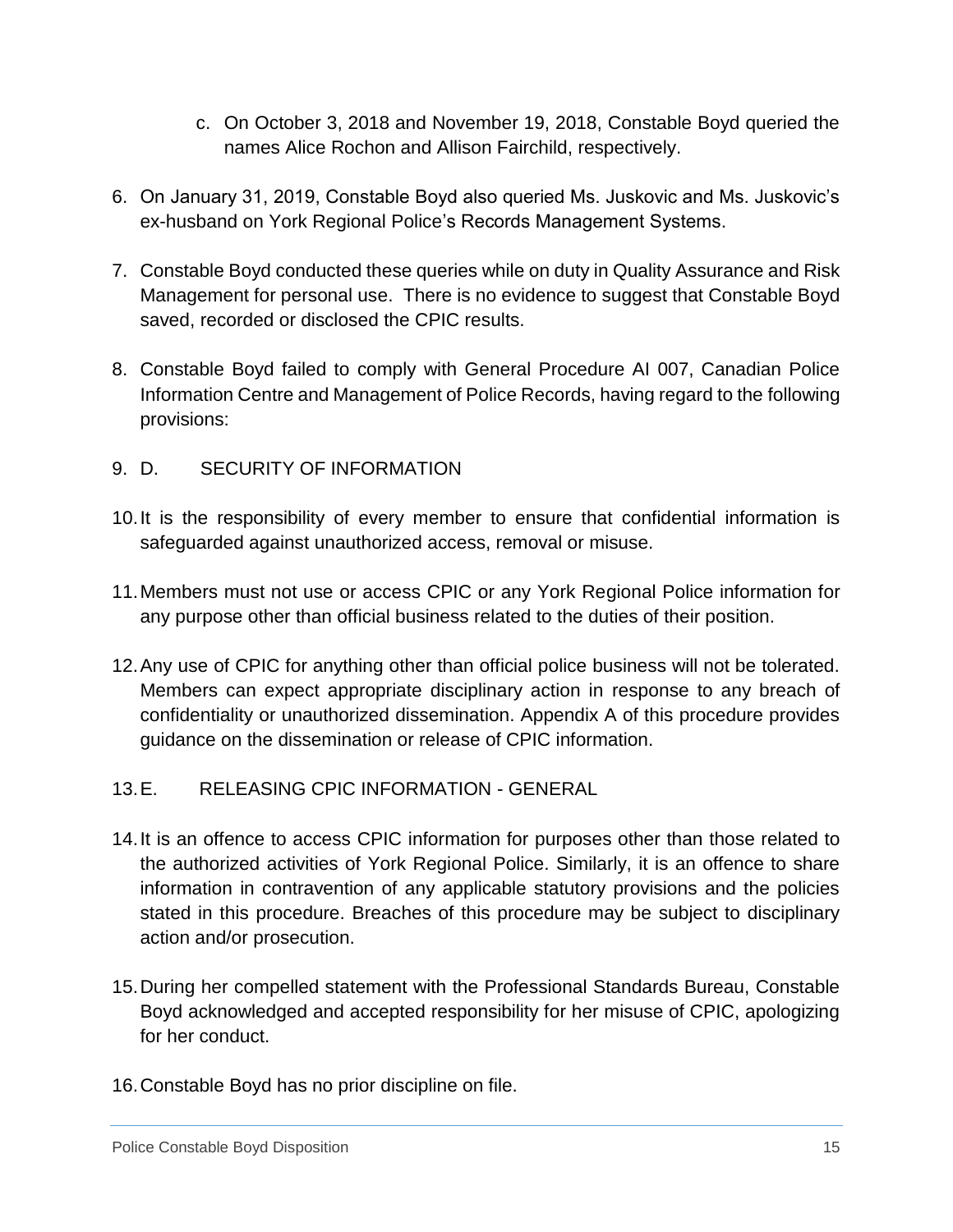# **PART IV: SUBMISSIONS, ANALYSIS AND FINDINGS**

The issue in this matter is my decision on the appropriate disposition for Constable Boyd's misconduct. In making this assessment, I will consider the submissions of Prosecution and Defence counsel and will consider the fact that a third party complainant also has standing but was not present. I will balance and weigh all applicable mitigating and aggravating circumstances in arriving at my decision.

The tribunal has accepted the guilty plea of Constable Boyd. The Agreed Statement of Facts between the Prosecution and Defence clearly illustrates the details of the misconduct. My task is to ensure any disposition imposed fully accords with the governing principles of an appropriate sanction. In doing so, the goals of the discipline process must be met including: maintaining discipline in the workplace, treating the officer fairly and upholding the public trust.

## **Submissions by the Prosecution**

The Prosecution proceeded to outline the applicable factors to be considered in determining a disposition in discipline cases which have become well established in Krug and Ottawa Police Service, (January 21, 2003, OCCPS) at pp.12-13.

## Joint position on penalty

The Prosecution and Defence have jointly submitted a position on penalty – the forfeiture of 90 hours.

## Public interest (aggravating factor)

The Prosecution submitted that in this case, the public interest is undoubtedly high. Public interest is engaged as a disposition factor when the officer's misconduct has, or would offend or undermine public confidence and trust in policing, or where there is a need to demonstrate confidence in the police discipline process.

Police have considerable power and discretion over matters that can affect the fundamental rights of members of the public and as is often quoted from the Supreme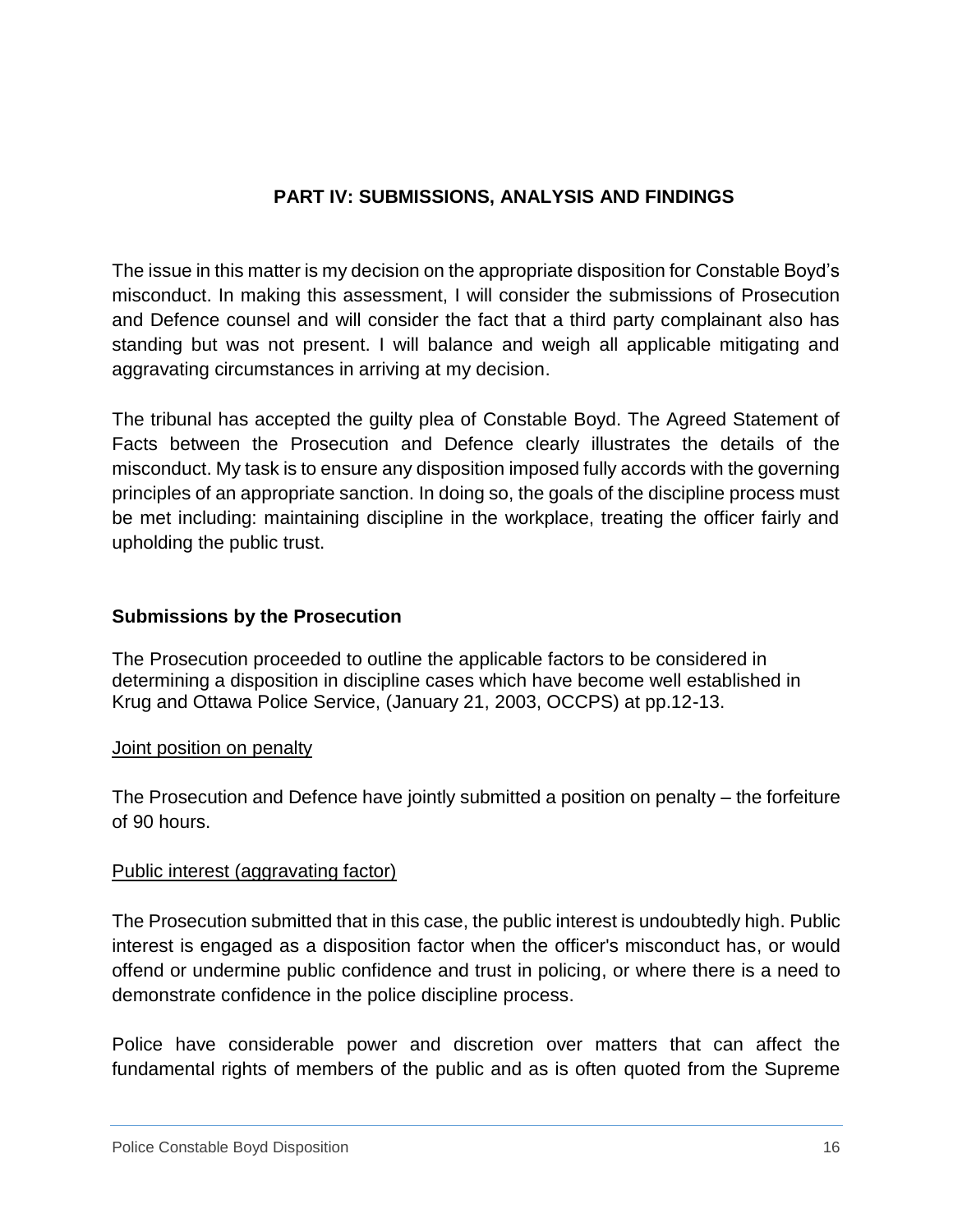Court of Canada, police work requires officers not only to exercise a significant degree of judgment and integrity, it is also a position that requires the utmost public trust. In conducting multiple unauthorized CPIC queries, Constable Boyd violated that public trust. She violated the Complainant and F.C's privacy and abused her position as a police officer.

## Seriousness of the misconduct (aggravating factor)

The Prosecution submitted that the seriousness of the misconduct is related to the public interest. It is clear that Constable Boyd's unauthorized use of CPIC is unacceptable and amounts to serious misconduct and that Constable Boyd used her position as a police officer for personal use.

The Prosecution also submitted that the misconduct was not an isolated incident, but rather a series of unauthorized CPIC queries over an approximate four-month period. Her conduct violated the privacy of the Complainant and other members of the community.

## Damage to reputation of the police service (aggravating factor)

It is clear that Constable Boyd's misconduct damaged the reputation of York Regional Police. It is contrary to York Regional Police's *Code of Ethics*. York Regional Police and the community they serve demand more from their officers.

The Prosecution made specific reference to the first bullet point within the *York Regional Police Code of Ethics:*

*"We uphold our position of public trust by serving the community with integrity, professionalism and honesty. We are accountable for our behaviour both in the community and in the workplace".* 

York Regional Police and the community demand high ethical standards from our officers. That standard was breached in this case. The Prosecution submitted that any penalty imposed by this tribunal needs to hold the officer accountable for that breach.

The Prosecution submitted that a penalty of the forfeiture of 90 hours would restore and maintain public trust and confidence in the police disciplinary process and would communicate that this misconduct will not be tolerated.

#### Need for deterrence (aggravating factor)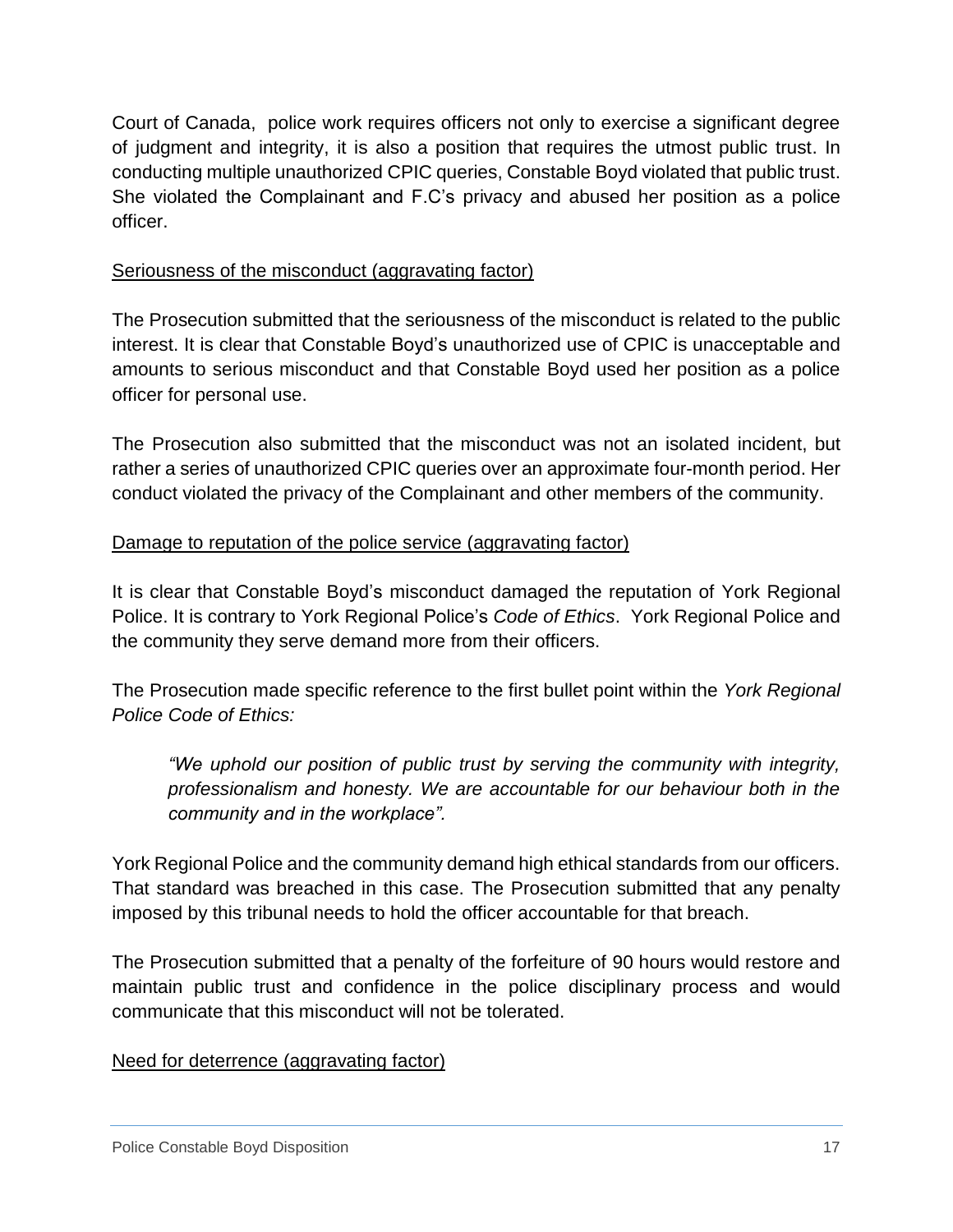The Prosecution submitted that general and specific deterrence are legitimate objectives of police discipline. In the circumstances of this case and particularly with Constable Boyd's lack of prior discipline and positive employment history, the Prosecution suggested that specific deterrence has likely been accomplished by virtue of the formal hearing itself.

General deterrence remains an important disposition factor for this tribunal's consideration and the disposition imposed in this case must reflect York Regional Police's commitment to its values and high ethical standards and that the disposition needs to send a very clear message to other members that such behavior is unacceptable and will not be tolerated.

# Employment history (mitigating factor)

The Prosecution submitted that Constable Boyd is a valued and experienced police officer. She was hired in 2004 as a police cadet. She is now a first class constable and has 10 letters of recognition on file. She has no prior discipline on her record. Constable Boyd received two awards in 2017 – The *Leading Women, Leading Girls award* and she was a recipient of the *Arthur Troop Scholarship Award from the International Police Association.* The Prosecution submitted that Constable Boyd has demonstrated a clear commitment to the community

# Recognition of the seriousness of the misconduct (mitigating factor)

The Prosecution submitted that Constable Boyd has taken responsibility for her actions. She has plead guilty to all counts of misconduct, cooperated with the Professional Standards Bureau in their investigation and apologized during her compelled statement. Her apology, cooperation and guilty plea are all indicators of remorse and she appears to understand the seriousness of her misconduct.

# Ability to reform or rehabilitate the police officer (mitigating factor)

Constable Boyd's positive employment history and her recognition of the misconduct are strong indicators of her ability to reform and rehabilitate. It is expected that she will learn from this misconduct and having taken responsibility, will go on to have a promising future with York Regional Police.

The Prosecution submitted that the joint position of a forfeiture of 90 hours appropriately balances both the aggravating and mitigating factors in this case and is a just and proportionate sentence. It is a significant penalty for Constable Boyd and holds her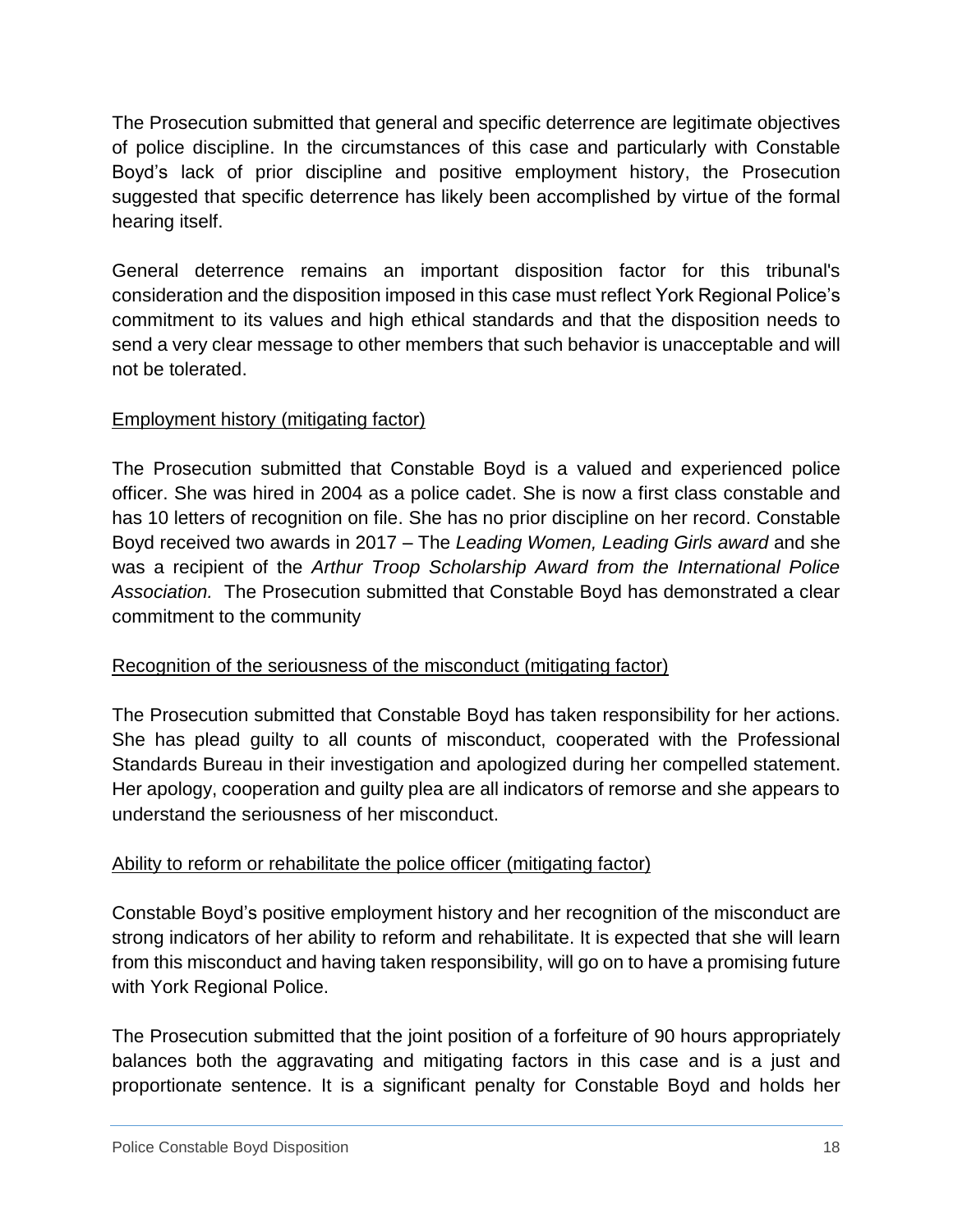accountable for her misconduct while simultaneously restoring and maintaining public trust and confidence in the police disciplinary process.

## Consistency of disposition (neutral factor)

The Prosecution submitted and made reference to the OCCPS decision of *York Regional Police v. Detective Sergeant Jack More*. In Paragraph 43, it references the applicability of the concept of totality, where, in situations where there are multiple disciplinary charges arising from a closely connected series of events, it would be contrary to the principal of totality to impose multiple penalties which, when taken together, would be considered excessive**.** 

The Prosecution submitted the OCCPS appeal decision in the case of *Hampel and the Toronto Police Service*. This was similar to the case before this tribunal in that it involved Constable Hampel making unauthorized CPIC queries. The Prosecution points out that the significant differences were, that Constable Hampel disclosed the results of the queries and that he did not plead guilty, but was found guilty after a hearing. In this case, Constable Hampel's original disposition penalty of 56 hours, was reduced on appeal to 24 hours.

The Prosecution submitted the case of *Castle and York Regional Police.* The Prosecution submitted that this case was the most similar to the case before this tribunal. Constable Castle made eight unauthorized CPIC queries over a period of 10 months. Constable Castle did not disclose those queries. The officer plead guilty and showed a similar level of remorse to that of Constable Boyd. Constable Castle also had no prior discipline on file. The penalty imposed was a forfeiture of 24 hours.

The Prosecution submitted the case of *Higgins and York Regional Police*. Constable Higgins made 26 unauthorized CPIC queries over a period of three years. Constable Higgins disclosed the results of those queries to his girlfriend, who acted on that information. Constable Higgins plead guilty, had positive performance appraisals and the penalty imposed was a forfeiture 40 hours.

The Prosecution submitted the case of *Combdon and York Regional Police*. Constable Combdon made one unauthorized CPIC query. However, he disclosed the information from the query to an unknown party with whom he had made an online purchase. This disclosure lead to that party committing a criminal offence based on the receipt of that information. Constable Combdon plead guilty and the penalty imposed was a forfeiture of 100 hours. The Prosecution submitted that while the conditions of this misconduct were far more serious, the penalty imposed was only slightly greater than the joint submission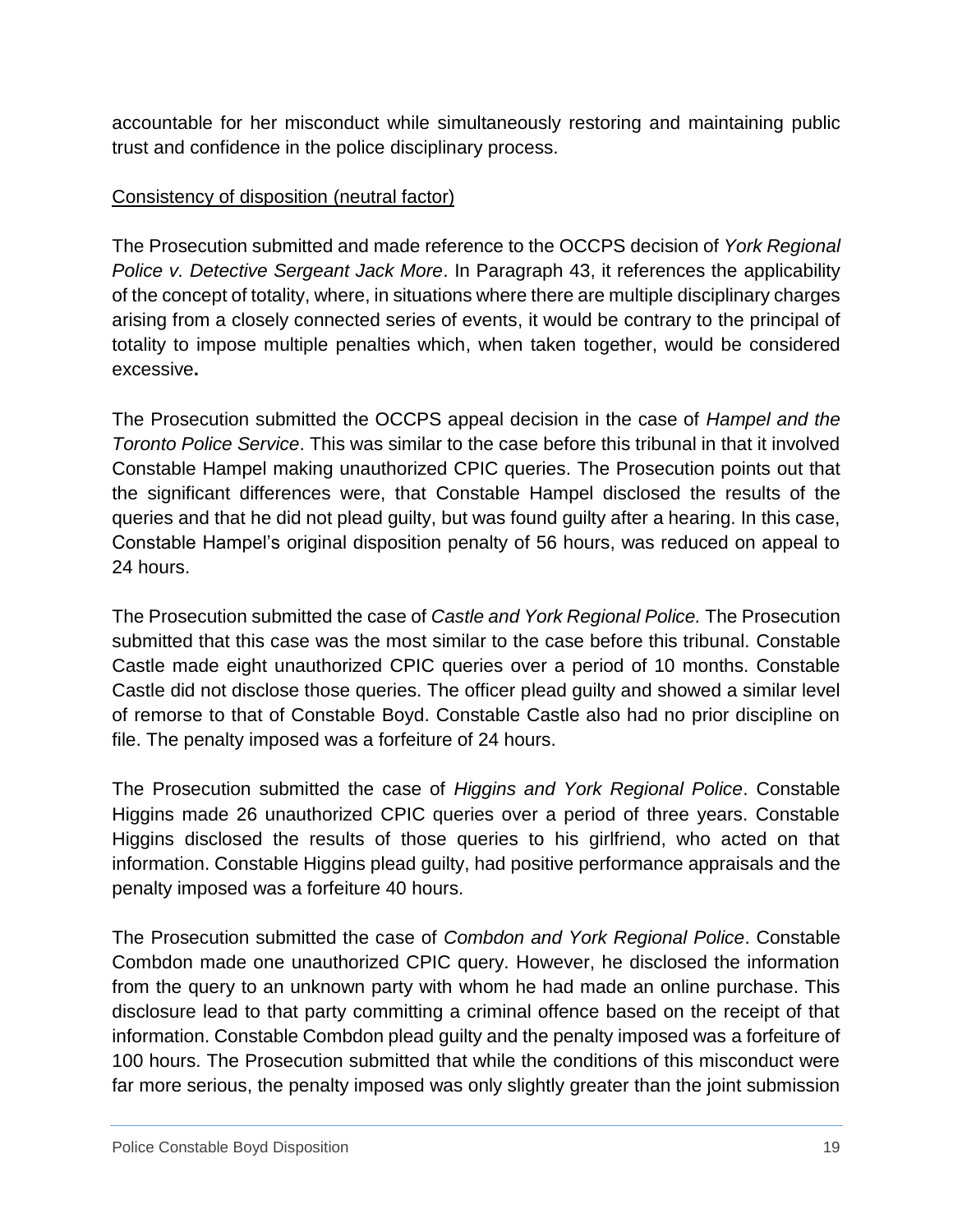on penalty in the case before this tribunal.

The Prosecution submitted that the cases put forward for consideration show a range of penalties, and that the joint positon on penalty is proportionate using the principal of totality.

#### **Submissions by the Defence**

The Defence submitted that they agreed with the Prosecution's submissions in that they were presented fairly and showed a balance of both mitigating and aggravating factors.

The Defence submitted that Constable Boyd plead guilty to all five counts of insubordination. It was suggested that this was unique, in that, as is often the case in these matters, officers will agree to plead guilty to some, but not all of the initial allegations of misconduct.

The Defence submitted that due to the nature of the directed hearing by the OIPRD, that five individual counts of insubordination were levelled against Constable Boyd, one for each unauthorized query. In other similar situations, as noted by the Prosecution's submission of cases, multiple, unauthorized queries made by an officer were grouped into a single count of misconduct – often with many more queries than was the case with Constable Boyd.

The Defence submitted that of the five counts of Insubordination, only two actually apply to the Complainant, as the remaining three queries were not about the Complainant directly. Defence submitted that the Complainant was only impacted by two of the five counts and is therefore really only a Complainant on two 2 counts.

Defence submitted that Constable Boyd's performance appraisals have been consistently positive, with mostly "exceeds standards" in each of the performance categories.

Constable Boyd's supervisors acknowledge that she is "*a pleasure to supervise*" and her performance appraisals describe her as having a responsible and strong work ethic.

There were five letters of good character reference submitted by senior members of York Regional Police which speak to her long standing positive commitment to York Regional Police and her position as a police officer.

Constable Boyd has been trained in CISM (Critical Incident Stress Management), which the Defence submitted as further evidence of her commitment to be compassionate and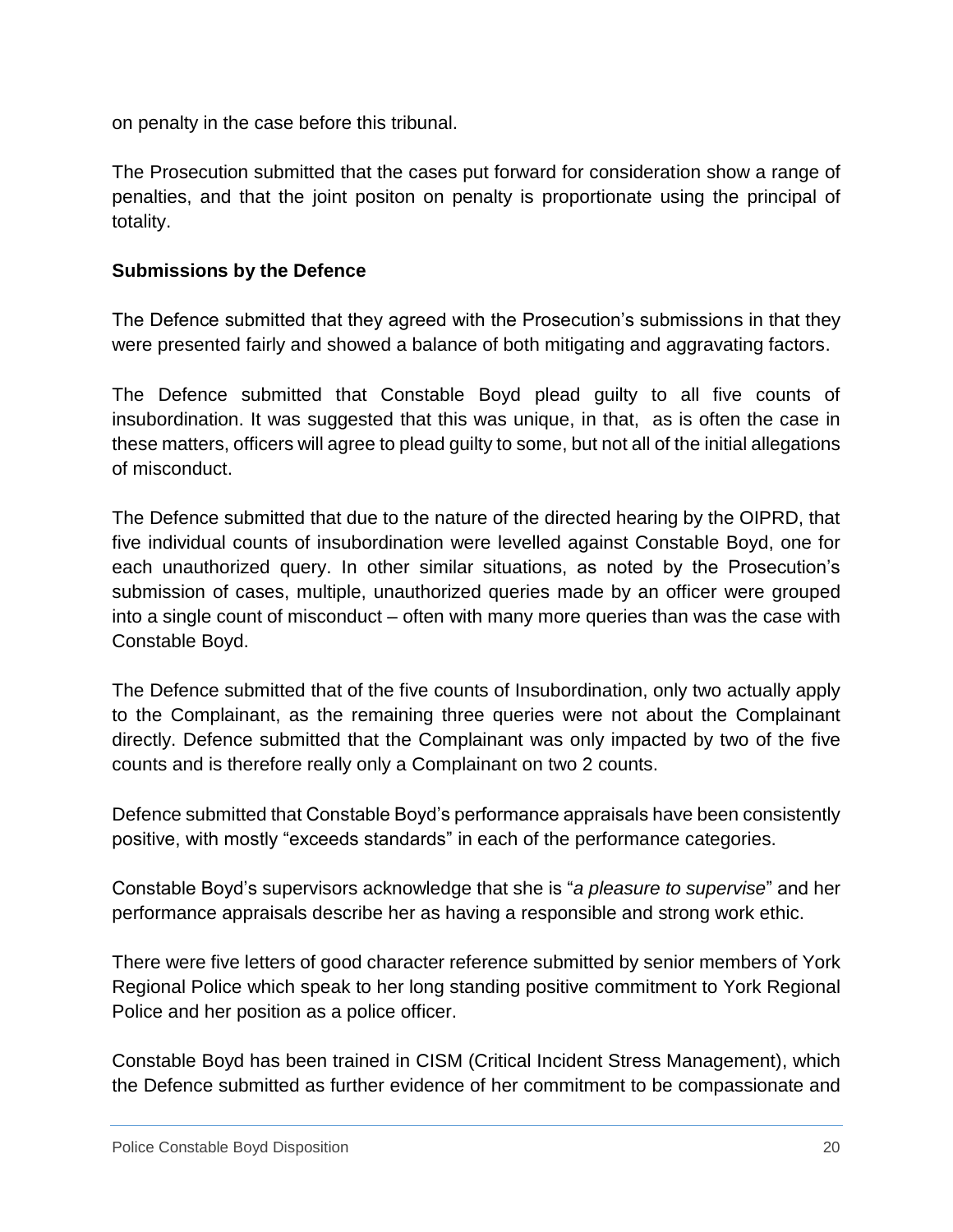sympathetic to her coworkers under extreme circumstances.

The Defence agrees with the cases submitted for reference by the Prosecution and particularly noted the 2008 OCCPS decision in *Hampel*, where the penalty was reduced from 56 hours to 24 hours on appeal. This speaks to remorse on the part of Constable Boyd, as she plead guilty at the earliest opportunity, knowing that an agreed submission on penalty was significantly higher than in *Hampel*.

The Defence submitted that these cases for review establish a range of penalty and suggested that the forfeiture of 90 hours is more than fair and reasonable, and would amount to 18 hours penalty per count of insubordination.

# **Submissions by Constable Boyd**

Constable Boyd addressed the Hearing and apologized for her error judgement. She takes full responsibility for what she did and is embarrassed by her actions. She wishes to move forward and advised that this will never be repeated.

# **Analysis and Findings**

I would like to start my discussions on penalty by first outlining the objectives of discipline. The objectives of discipline are to:

- Correct unacceptable behaviour
- Deter others from similar behaviour
- Reassure the public

The following analysis is based on submissions of both the Prosecution and the Defence. In light of the Complainant not being present at the hearing and choosing not to make any submissions on penalty, I will nevertheless take into consideration, and will rely upon commonly held proportionality considerations relevant to this matter. In my analysis, mitigating and aggravating factors will be balanced and weighed.

The tribunal has accepted the guilty plea of Constable Boyd and the Agreed Statement of Facts clearly illustrated the details of the misconduct. It is my responsibility to ensure that the disposition imposed is in accordance with the governing principles of an appropriate sanction. In doing so, the goals of the discipline process must be met including: maintaining discipline in the workplace, treating the officer fairly and upholding public trust.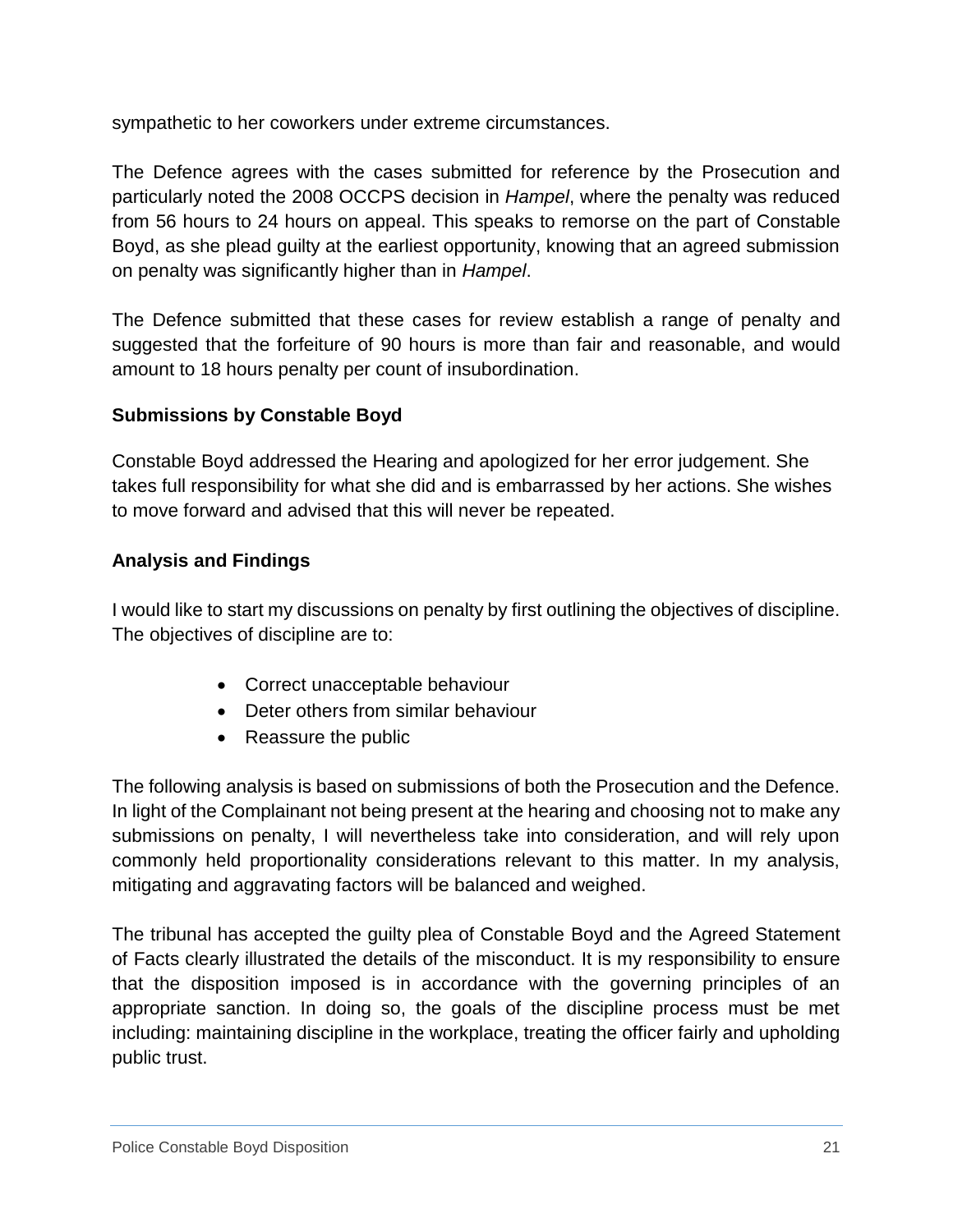## **Public Interest**

The public holds police officers in a position of high trust and accountability and would expect Constable Boyd to follow the appropriate laws and rules, especially as it relates to privacy and the use of her position for personal use and the access to confidential information. The type of behavior demonstrated by Constable Boyd cannot be tolerated. The citizens of York Region expect their officers to conduct themselves with honour and integrity. I consider this to be an aggravating factor.

#### **Seriousness of the Misconduct**

Undermining the policies and procedures of the Service as displayed by Constable Boyd, in relation to CPIC is extremely serious and as highlighted by the Prosecution, Public Interest is directly connected to the seriousness of misconduct. I consider this to be an aggravating factor.

#### **Need for Deterrence**

York Regional Police must send the message to all of its members that when in the public domain and in the performance of their duties, they must adhere to the policies and procedures especially as it relates to privacy and secrecy. Further, there must also be specific deterrence for Constable Boyd to send the message that this type of behavior is unacceptable. Specific deterrence has been satisfied in this case, given the formal hearing process and Constable Boyd's previously unblemished record. The general deterrence in this case can be found in the joint submission on penalty, which is significantly higher than previous, similar cases which have been submitted for consideration.

#### **Damage to the reputation of the police service**

The credibility of York Regional Police as a police agency is of paramount importance. The credibility of officers that engage in inappropriate behaviour or actions can and do result in the embarrassment to this Police Service. In this case, Constable Boyd's unauthorized access to private and confidential information on a member of the public by using her position as a police officer is very much part of the trust perspective by the public that could lead to a poor image of our officers. I consider this to be an aggravating factor.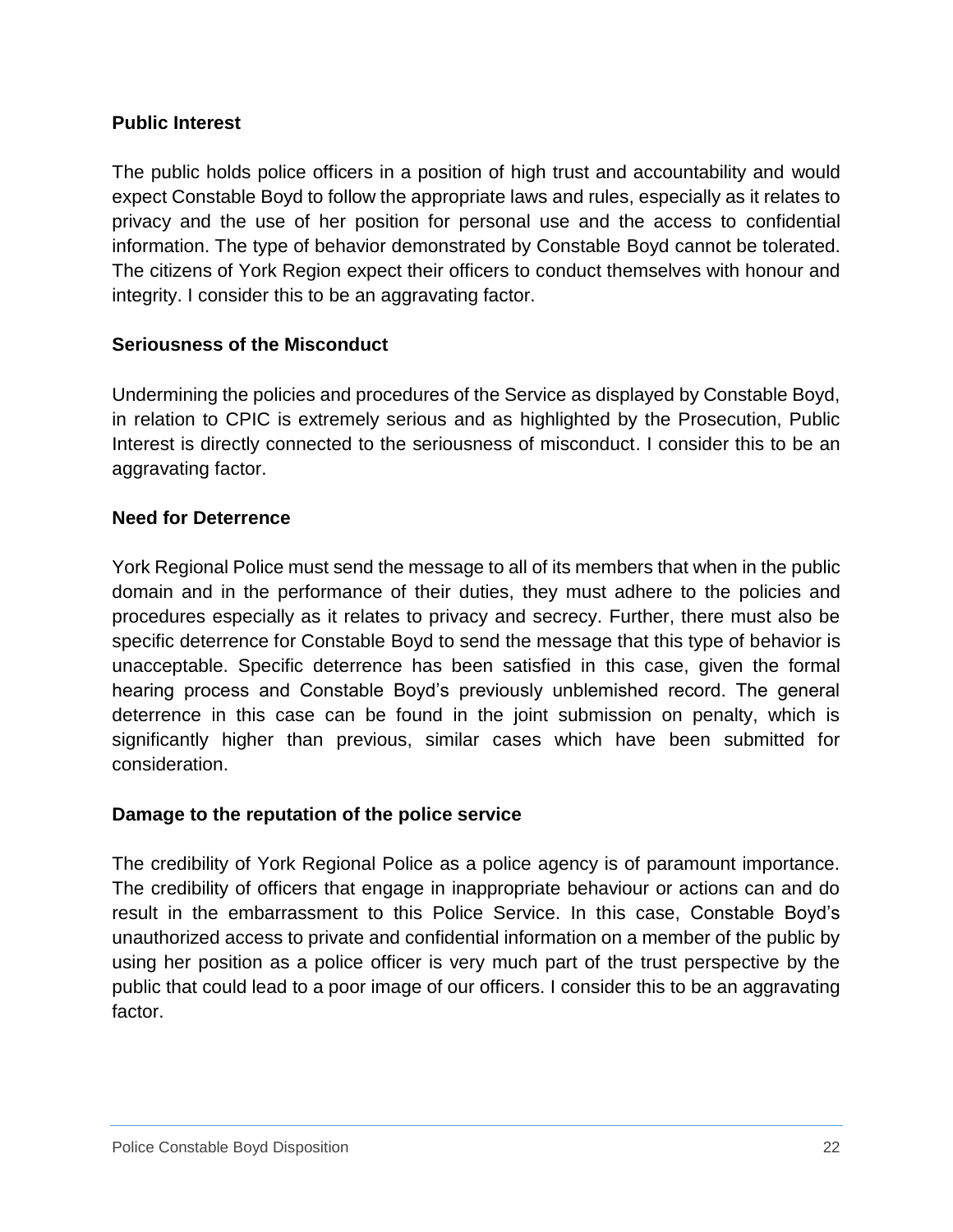## **The absence of the complainant**

As discussed in Part II of this record, I am aware that the lack of procedural cooperation on the part of the Complainant may have created issues relating to the perception of procedural fairness. I recognize the apparent contradiction that has resulted from a hearing that is driven and initiated by the public complaint system, yet, has been allowed to proceed without the participation of the public complainant. However, given the lack of cooperation and disregard for the rules and procedures set out for the disciplinary process, I must also weigh the factors which presented themselves throughout the hearing process, which caused this perceived inconsistency to unfold and the circumstances and facts which I used to arrive at this apparent procedural inconsistency. I must also ensure that the established rules of procedure are followed in the interests of the officer and the reputation of the service.

The lack of procedural cooperation and responsiveness on the part of the Complainant frustrated the process and delayed the ability of Constable Boyd to plea guilty. These are mitigating factors for the officer when weighed against the need for a timely disposition and resolution. As a result of the Complainant's unwillingness to adhere to procedural tribunal rules, I consider this to be a mitigating factor.

# **Employment history**

I accept that Constable Boyd is a valued member of York Regional Police, has been employed for 17 years and has no discipline history. She has demonstrated a consistently positive work ethic with a committed and diverse contribution to York Regional Police. I consider this to be a mitigating factor.

## **Recognition of the seriousness of the offence**

Constable Boyd plead guilty at the first opportunity. She was willing to accept the five counts of Insubordination, when as the Defence pointed out, previous cited cases involve multiple unauthorized queries, yet only one count of misconduct was initiated to address them. This demonstrates her recognition of the impact the actions have on the Complainant, York Regional Police and the community. Her apology to this tribunal was sincere and demonstrated her recognition of the error in judgment that was made. I consider this to be a mitigating factor.

## **Disposition on penalty**

The Prosecution submitted that the disposition on penalty is a neutral factor. Based on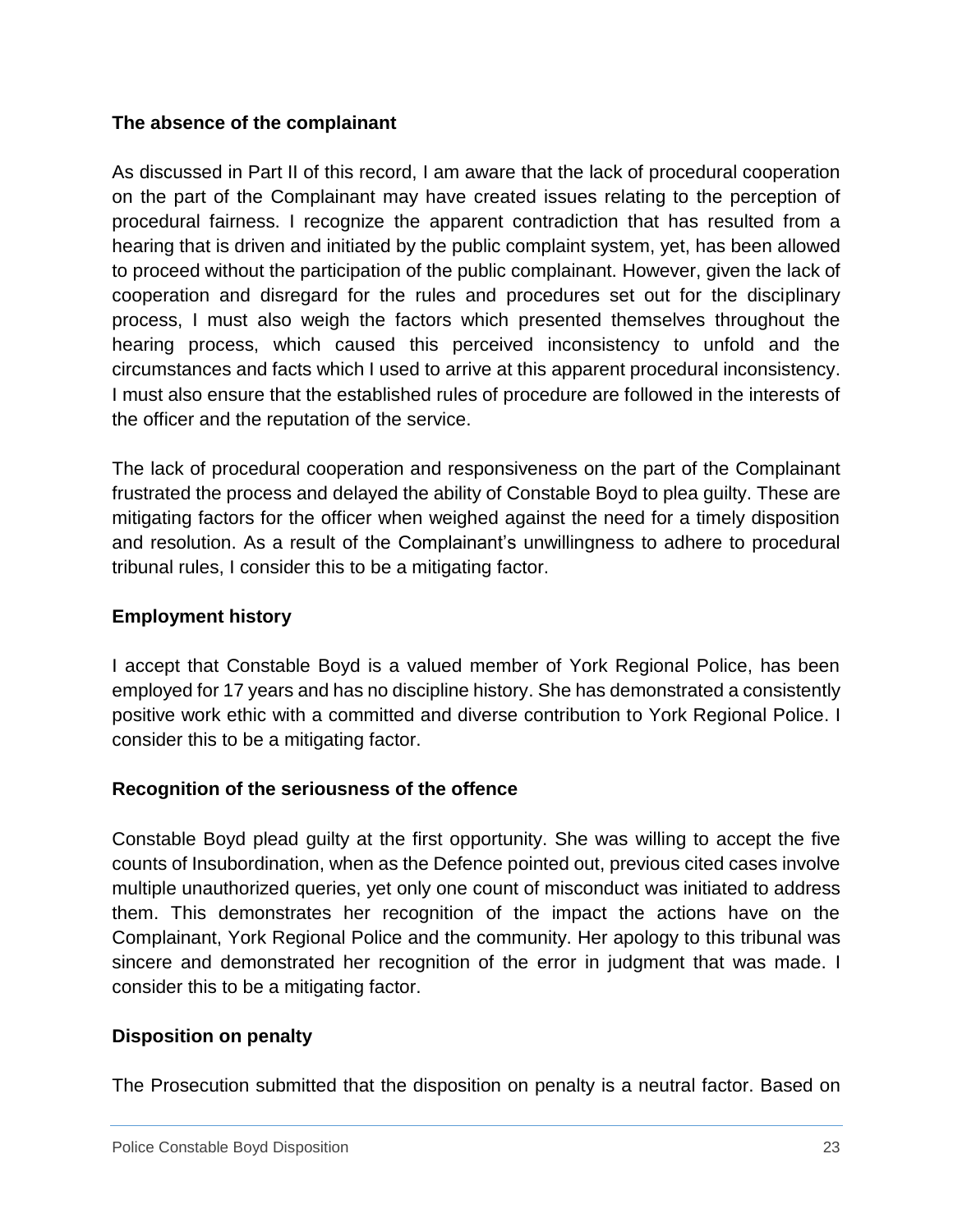the cases presented for consideration, I recognize that in each of these cases, the penalty was less for similar misconduct. In the case of *Combdon*, where it was slightly higher, it involved a significantly greater level of misconduct – in that CPIC information was shared resulting in the commission of a criminal offence. In the case before this tribunal, there is no indication that the information gleaned from her unauthorized queries was shared with anyone. I would consider this a mitigating factor in disposition. While the joint submission on penalty is reasonable and I accept it, I am of the opinion that it may be on the "high" side of what a fair and reasonable penalty would be under these circumstances. I consider this to be a mitigating factor.

## **Reform and rehabilitation**

I am confident that by pleading guilty at the first opportunity, Constable Boyd has learned from her indiscretion and is prepared to take responsibility for her actions. Rehabilitation has been addressed. I consider this to be a mitigating factor.

# **PART V: DISPOSITION**

Constable Boyd, you have plead guilty and I find on clear and convincing evidence that you are guilty of the offence of Insubordination as outlined in the Agreed Statement of Facts. I accept the joint submission on penalty of ninety (90) hours as put forth by both the Prosecution and the Defence and hereby direct that you forfeit 90 hours from your allotted time banks, other than your sick bank.

This order is made pursuant to section 85(1)(c) of the *Police Services Act*, R.S.O. 1990.

Supt 715

Russell Bellman, Superintendent #715

Date electronically delivered: February 28<sup>th</sup>, 2021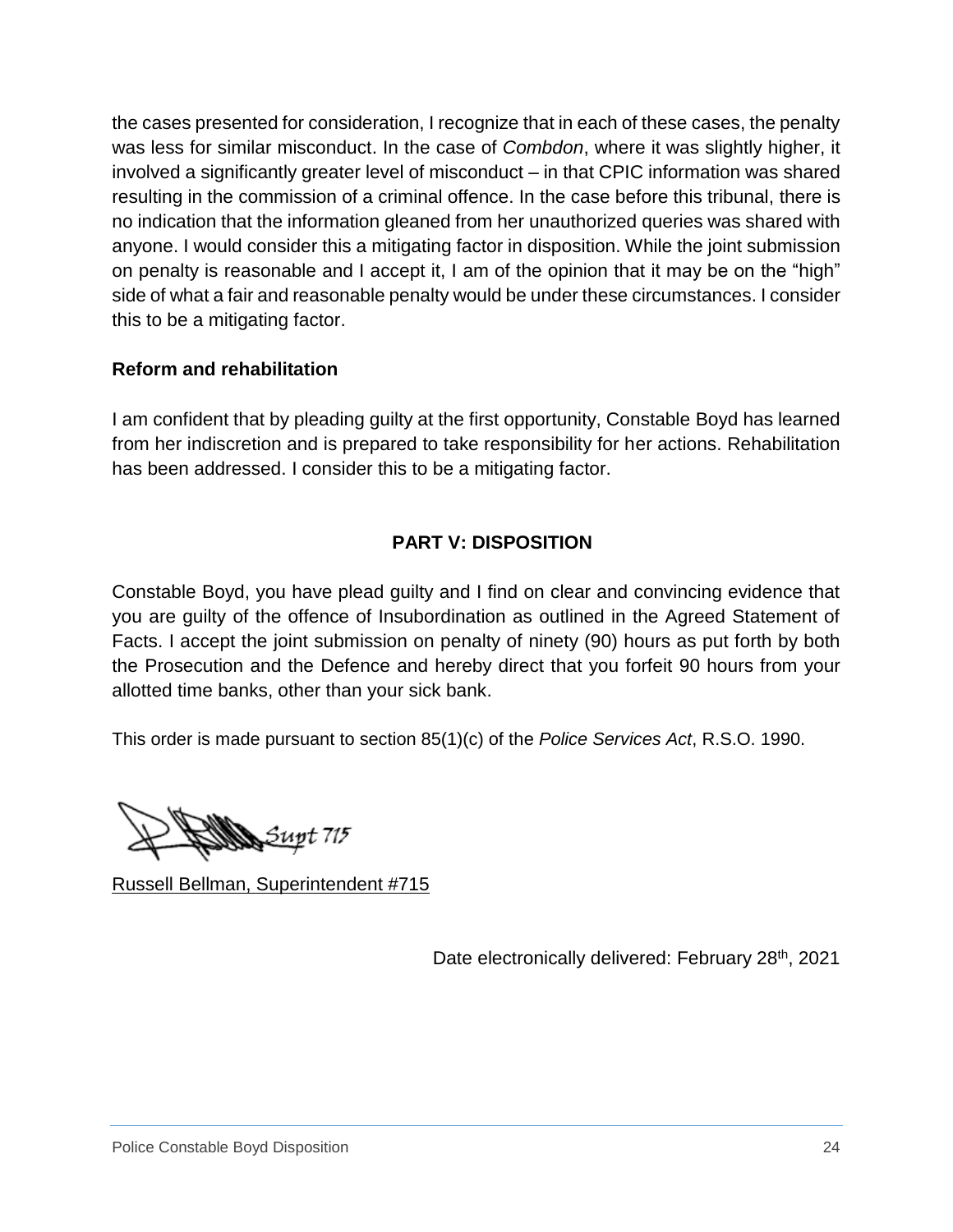## **Appendix A**

The following exhibits were tendered in relation to:

*PART II: ABSENCE OF THE PUBLIC COMPLAINANT AT THE HEARING:*

- **Exhibit 1:** Email correspondence between The Complainant, Alice Juskovic and the Prosecution, Carley Valente:
	- $\blacksquare$  October 26<sup>th</sup>, 2021, 21:45hrs,
	- $\blacksquare$  October 26<sup>th</sup>, 2021, 22:01hrs,
	- $\blacksquare$  October 27<sup>th</sup>, 2021, 07:00hrs,
	- October  $27^{th}$ , 2021, 08:13hrs,
	- October  $27<sup>th</sup>$ , 2021, 09:16hrs.
- **Exhibit 2:** Email and attached letter from the Prosecution to the Complainant dated October 8<sup>th</sup>, 2021 and emailed response from the Complainant to the Prosecution, October 10<sup>th</sup>, 2021.
- **Exhibit 3:** Email correspondence between the Complainant and the Prosecution:
	- October  $10^{th}$ , 2021,
	- $\blacksquare$  October 13<sup>th</sup>, 2021,
	- October  $15<sup>th</sup>$ , 2021,
	- October  $18<sup>th</sup>$ , 2021,
	- $\blacksquare$  October 19<sup>th</sup>, 2021.
- **Exhibit 4:** Email and attached letter from the Prosecution to the Complainant dated October 19<sup>th</sup>, 2021 and emailed response from the Complainant to the Prosecution, October 19<sup>th</sup>, 2021.